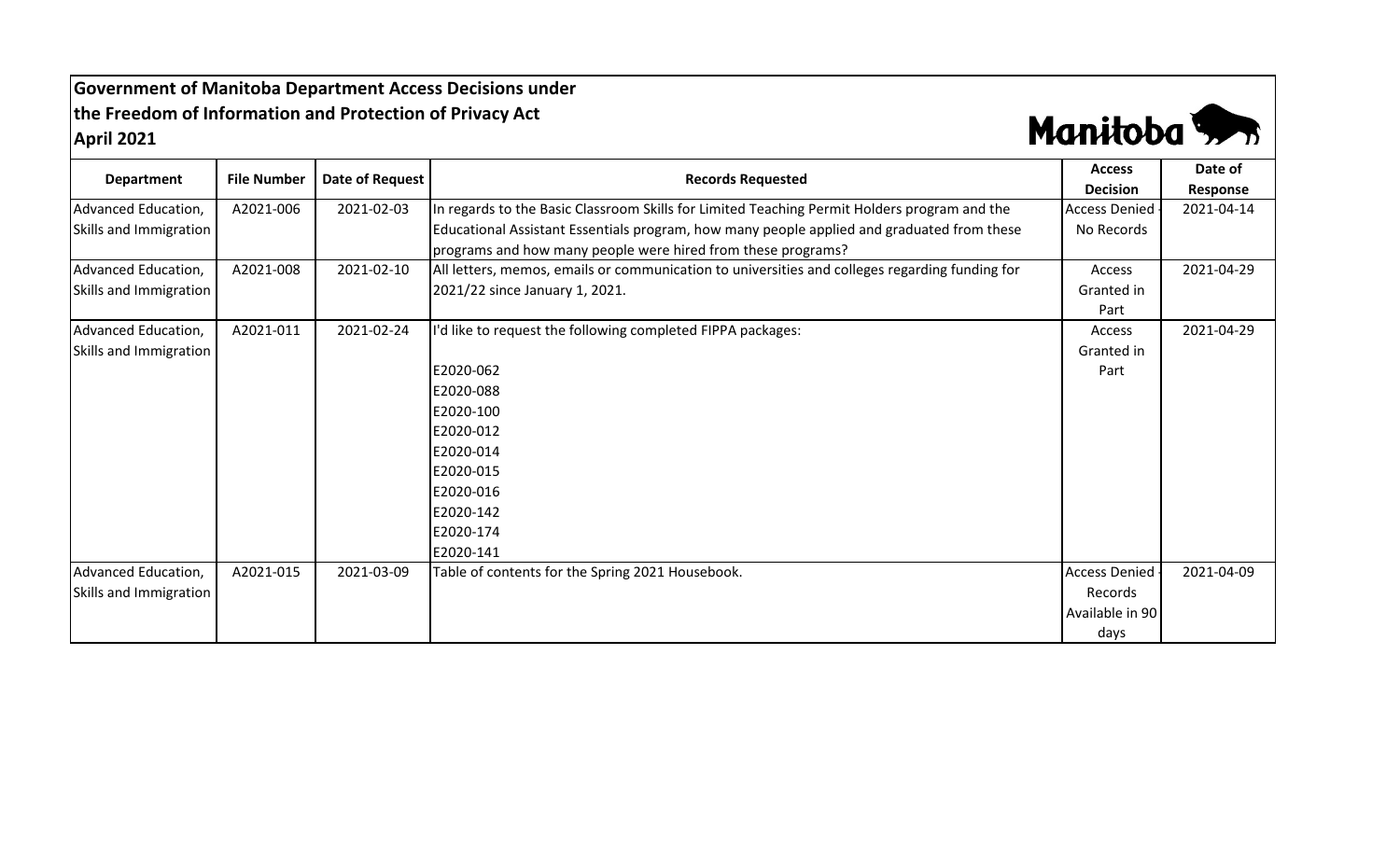| Advanced Education,    | A2021-016    | 2021-03-12 | Broken out by type of funding (operating, capital, access, transitional), please provide the amounts | Access               | 2021-04-27 |
|------------------------|--------------|------------|------------------------------------------------------------------------------------------------------|----------------------|------------|
| Skills and Immigration |              |            | budgeted for the following post-secondary institutions for 2020/2021:                                | Granted in           |            |
|                        |              |            | University of Manitoba                                                                               | Part                 |            |
|                        |              |            | University of Winnipeg                                                                               |                      |            |
|                        |              |            | <b>Brandon University</b>                                                                            |                      |            |
|                        |              |            | University College of the North                                                                      |                      |            |
|                        |              |            | Université de Saint Boniface                                                                         |                      |            |
|                        |              |            | <b>Red River College</b>                                                                             |                      |            |
|                        |              |            | <b>Assiniboine Community College</b>                                                                 |                      |            |
|                        |              |            | Canadian Mennonite University                                                                        |                      |            |
|                        |              |            | Education Professionelle et Technique                                                                |                      |            |
|                        |              |            | Private Religious Institutions                                                                       |                      |            |
| Advanced Education,    | A2021-019    | 2021-03-12 | Broken out by type of funding (operating, capital, access), and for years 2016/2017, 2017/2018,      | Access               | 2021-04-27 |
| Skills and Immigration |              |            | 2018/2019, 2019/2020, please provide:                                                                | Granted in           |            |
|                        |              |            | 1) The amounts budgeted                                                                              | Part                 |            |
|                        |              |            | 2) The actual amounts                                                                                |                      |            |
|                        |              |            | For the following post-secondary institutions: University of Manitoba                                |                      |            |
|                        |              |            | University of Winnipeg                                                                               |                      |            |
|                        |              |            | <b>Brandon University</b>                                                                            |                      |            |
|                        |              |            | University College of the North                                                                      |                      |            |
|                        |              |            | Université de Saint Boniface                                                                         |                      |            |
|                        |              |            | <b>Red River College</b>                                                                             |                      |            |
|                        |              |            | Assiniboine Community College                                                                        |                      |            |
|                        |              |            | Canadian Mennonite University                                                                        |                      |            |
|                        |              |            | Education Professionelle et Technique Private Religious Institutions                                 |                      |            |
| Advanced Education,    | A2021-020    | 2021-03-16 | am requesting access to table of contents for the Spring 2021 housebook and to the Spring 2021       | Access               | 2021-04-29 |
| Skills and Immigration |              |            | housebook                                                                                            | Granted in           |            |
|                        |              |            |                                                                                                      | Part                 |            |
| Agriculture and        | ARD 21-00019 | 2021-03-19 | Table of contents for the Spring 2021 Housebook.                                                     | <b>Access Denied</b> | 2021-04-07 |
| Resource               |              |            |                                                                                                      | Records              |            |
| Development            |              |            |                                                                                                      | Available in 90      |            |
|                        |              |            |                                                                                                      | days                 |            |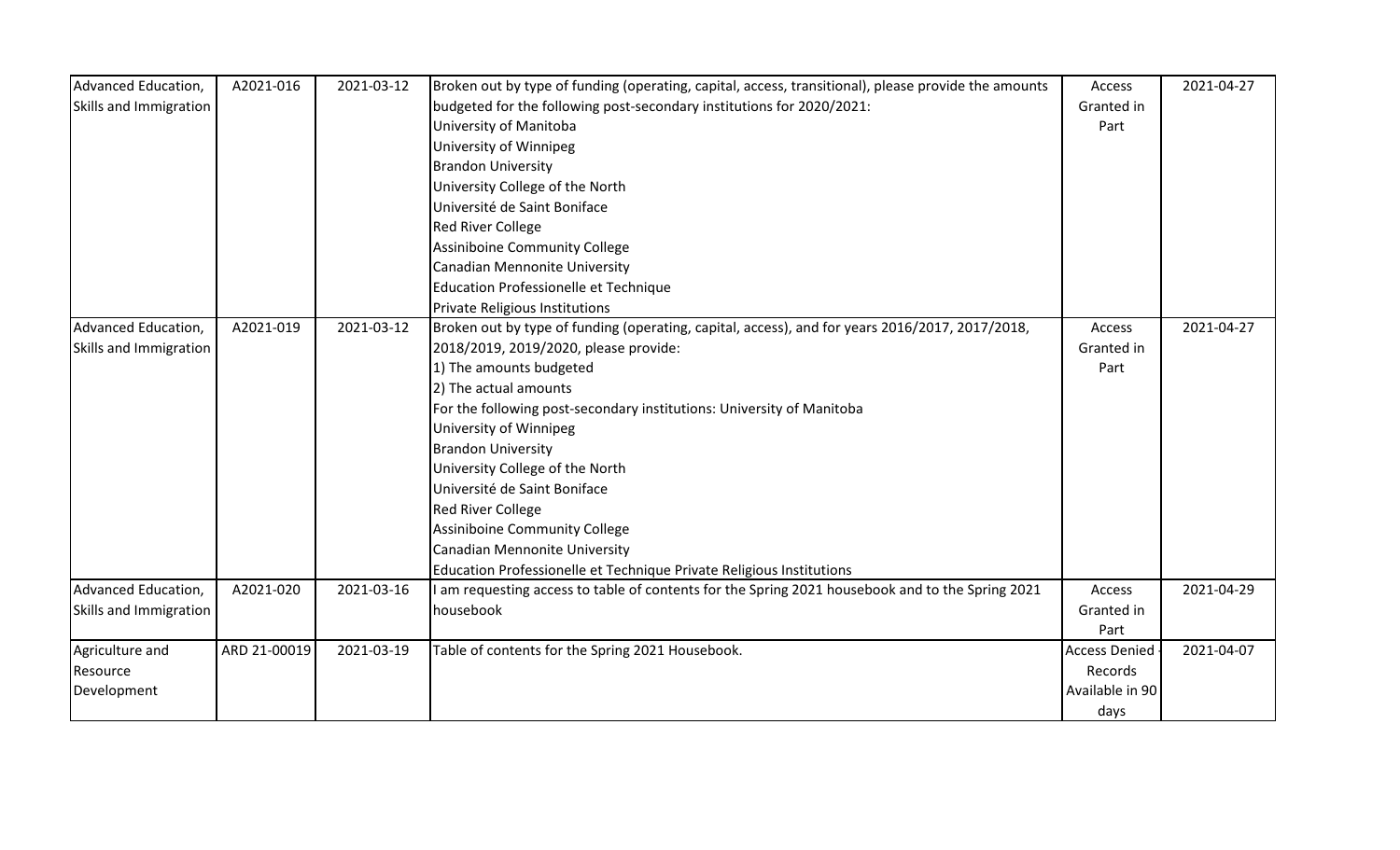| Agriculture and         | ARD 21-00023 | 2021-03-12 | Please provide the average number of visits by an Animal Protection Officer for Animal Welfare        | Access                 | 2021-04-06 |
|-------------------------|--------------|------------|-------------------------------------------------------------------------------------------------------|------------------------|------------|
| Resource                |              |            | Concern investigations. Please provide results by either fiscal or calendar year. Date rage 2016 to   | <b>Granted in Full</b> |            |
| Development             |              |            | present.                                                                                              |                        |            |
| Agriculture and         | ARD 21-00024 | 2021-03-12 | Please provide the number of individuals employed as Animal Protection Officers under the Animal      | Access                 | 2021-04-06 |
| Resource                |              |            | Health and Welfare branch. Please provide results by either fiscal or calendar year. Date range 2016  | Granted in Full        |            |
| Development             |              |            | to present.                                                                                           |                        |            |
| Agriculture and         | ARD 21-00027 | 2021-03-25 | Channel design adjacent to surrounding lands owned by [names removed] including [location             | <b>Access Denied</b>   | 2021-04-22 |
| Resource                |              |            | removed] all documents and emails referring to [personal information removed]. Date range 2019        | No Records             |            |
| Development             |              |            | to 2021.                                                                                              |                        |            |
| Agriculture and         | ARD 21-00028 | 2021-03-25 | Any documents with respect to environment concerns or issues and emails referring to [personal        | <b>Access Denied</b>   | 2021-04-22 |
| Resource                |              |            | information removed] around [location removed]. Date range 2019 to 2021.                              | No Records             |            |
| Development             |              |            |                                                                                                       |                        |            |
| Agriculture and         | ARD 21-0029  | 2021-03-25 | Watershed arrangement plan; all emails and documents referring to [personal information and           | <b>Access Denied</b>   | 2021-04-22 |
| Resource                |              |            | location removed]. Date range 2019 to 2021.                                                           | No Records             |            |
| Development             |              |            |                                                                                                       |                        |            |
| <b>Central Services</b> | 21CNS-008    | 2021-01-28 | Copy of any contract with David Aplin Group in 2020 and/or 2021.                                      | Access                 | 2021-04-23 |
|                         |              |            |                                                                                                       | Granted in             |            |
|                         |              |            |                                                                                                       | Part                   |            |
| <b>Central Services</b> | 21CNS-018    | 2021-03-10 | Table of contents for the Spring 2021 Housebook                                                       | <b>Access Denied</b>   | 2021-04-29 |
|                         |              |            |                                                                                                       | Records                |            |
|                         |              |            |                                                                                                       | Available in 90        |            |
|                         |              |            |                                                                                                       | days                   |            |
| <b>Civil Service</b>    | 21CSC-005    | 2021-03-10 | Table of contents for the Spring 2021 Housebook.                                                      | <b>Access Denied</b>   | 2021-04-29 |
| Commission              |              |            |                                                                                                       | Records                |            |
|                         |              |            |                                                                                                       | Available in 90        |            |
|                         |              |            |                                                                                                       | days                   |            |
| <b>Civil Service</b>    | 21CSC-006    | 2021-03-17 | Respectfully requesting for complete information with regards to the Trust Accounting Analyst (AK2)   | Access                 | 2021-04-16 |
| Commission              |              |            | Competition 36911 [personal information removed].                                                     | Granted in Full        |            |
|                         |              |            |                                                                                                       |                        |            |
| Conservation and        | 2020-090     | 2020-09-24 | Requests access to all contracts, reports and briefing materials including information on ground fire | Access                 | 2021-04-28 |
| Climate                 |              |            | suppression for the years 2019, and 2020 to date.                                                     | Granted in             |            |
|                         |              |            |                                                                                                       | Part                   |            |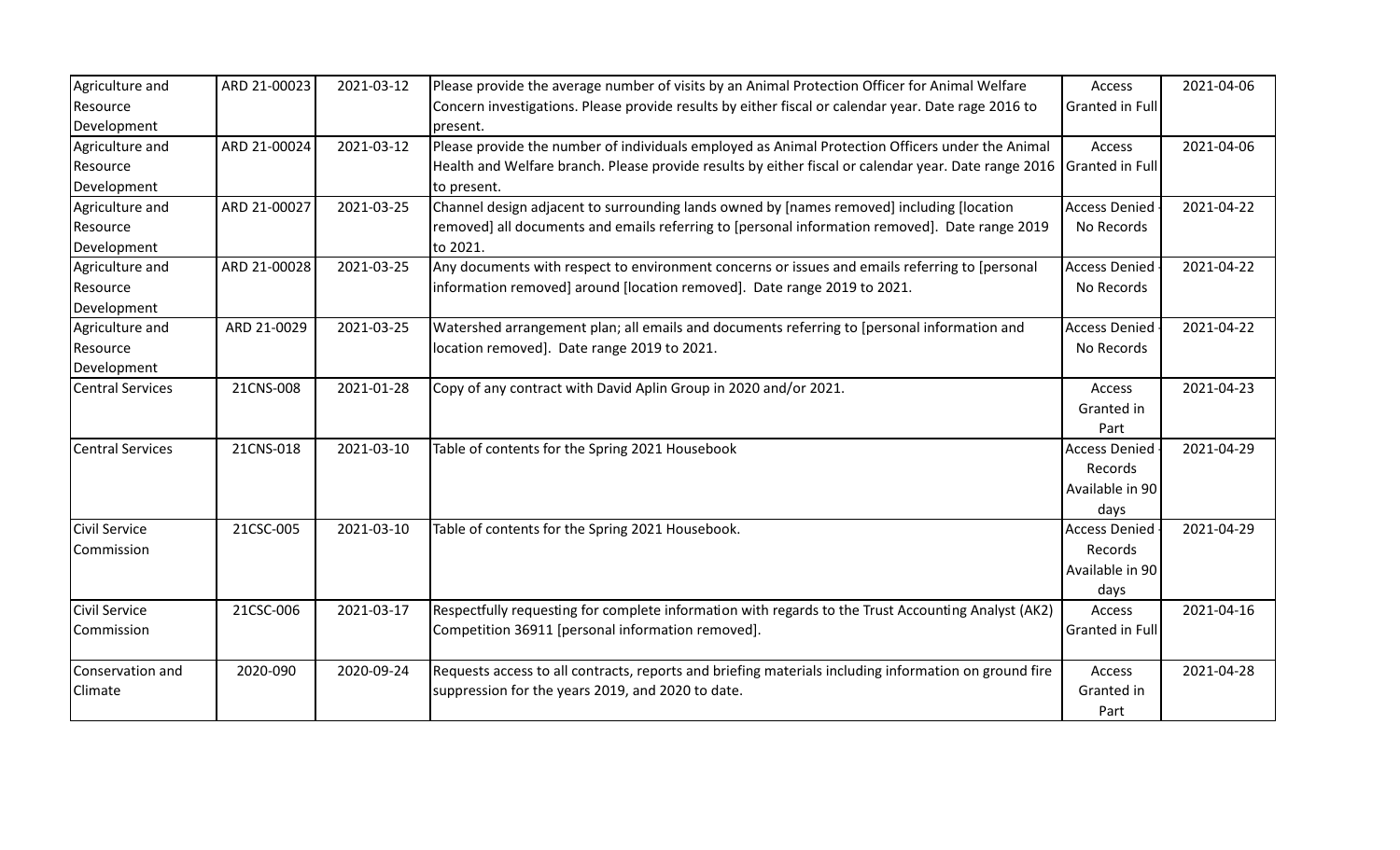| Conservation and      | 2021-007 | 2021-02-07 | Please provide all documents related to subsidies, loans, grants, investments, tax credit applications              | Access                 | 2021-04-21 |
|-----------------------|----------|------------|---------------------------------------------------------------------------------------------------------------------|------------------------|------------|
| Climate               |          |            | and other forms of financial help concerning Frontiers North Adventures between January 1, 2010                     | Granted in             |            |
|                       |          |            | and February 9, 2021, inclusively. Exclude Cabinet confidences. Final version of documents or last                  | Part                   |            |
|                       |          |            | draft if final version is not available. Search records from start of 2010 to Jan. 4, 2021, inclusively.            |                        |            |
|                       |          |            | Remove duplicate messages and chains.                                                                               |                        |            |
| Conservation and      | 2021-009 | 2021-02-07 | Please provide a copy of the Grant Funding Agreement between the department and Frontiers                           | Access                 | 2021-04-21 |
| <b>Climate</b>        |          |            | North Adventures for the \$149,000 worth of funding mentioned in the government announcement                        | Granted in             |            |
|                       |          |            | on Jan. 26, 2021.                                                                                                   | Part                   |            |
| Conservation and      | 2021-021 | 2021-03-10 | Table of Contents for the Spring 2021 Housebook.                                                                    | <b>Access Denied</b>   | 2021-04-06 |
| Climate               |          |            |                                                                                                                     | Records                |            |
|                       |          |            |                                                                                                                     | Available in 90        |            |
|                       |          |            |                                                                                                                     | days                   |            |
| Conservation and      | 2021-022 | 2021-03-17 | All Ministers notes regarding cosmetic pesticide ban in Winnipeg. All Deputy Minister notes                         | Access                 | 2021-04-09 |
| Climate               |          |            | regarding domestic pesticide ban in Winnipeg. Government documents discussing ban of chemical                       | Granted in             |            |
|                       |          |            | pesticides. Government documents discussing cosmetic chemical pesticides from January 1, 2017 to                    | Part                   |            |
|                       |          |            | December 31, 2017.                                                                                                  |                        |            |
| Conservation and      | 2021-023 | 2021-03-17 | All Minister's notes regarding cosmetic pesticide ban in Winnipeg. All Deputy Minister notes                        | Access                 | 2021-04-16 |
| Climate               |          |            | regarding cosmetic pesticide ban in Winnipeg. Government documents discussing ban of chemical                       | Granted in             |            |
|                       |          |            | pesticides. Government documents chemical pesticides from January 1, 2018 to December 31,                           | Part                   |            |
|                       |          |            | 2018.                                                                                                               |                        |            |
| Conservation and      | 2021-025 | 2021-03-17 | A copy of the new lease agreement between The Province and Quesnel Lake Lodge, possibly                             | Access                 | 2021-04-16 |
| Climate               |          |            | effective July 1, 2020. In addition, please provide the dates that each lease agreement between The Granted in Full |                        |            |
|                       |          |            | Province and Caribou Lodge/Quesnel Lake Lodge has spanned over the last 40 years or so.                             |                        |            |
| Conservation and      | 2021-029 | 2021-03-29 | I wish to obtain the following data from the Water Plant records for the Tanco Water Co-op in the                   | Access                 | 2021-04-21 |
| Climate               |          |            | RM of Lac du Bonnet, MB. Please provide the following: A copy of the appropriate forms filled out                   | <b>Granted in Full</b> |            |
|                       |          |            | with the distribution meter daily readings for the period January 1, 2020 to January 1, 2021.                       |                        |            |
|                       |          |            |                                                                                                                     |                        |            |
| <b>Crown Services</b> | 20CS-055 | 2020-07-27 | Regarding contract 4501117420 with HAWKSMUIR INTERNATIONAL PARTNERS. Copy of the RFP or                             | Access                 | 2021-04-29 |
|                       |          |            | tender (if any), copy of the contract and any contract amendments, and copy of any report as a                      | Granted in             |            |
|                       |          |            | result.                                                                                                             | Part                   |            |
| <b>Crown Services</b> | 21CS-014 | 2021-03-10 | Table of contents for the Spring 2021 Housebook.                                                                    | <b>Access Denied</b>   | 2021-04-29 |
|                       |          |            |                                                                                                                     | Records                |            |
|                       |          |            |                                                                                                                     | Available in 90        |            |
|                       |          |            |                                                                                                                     | days                   |            |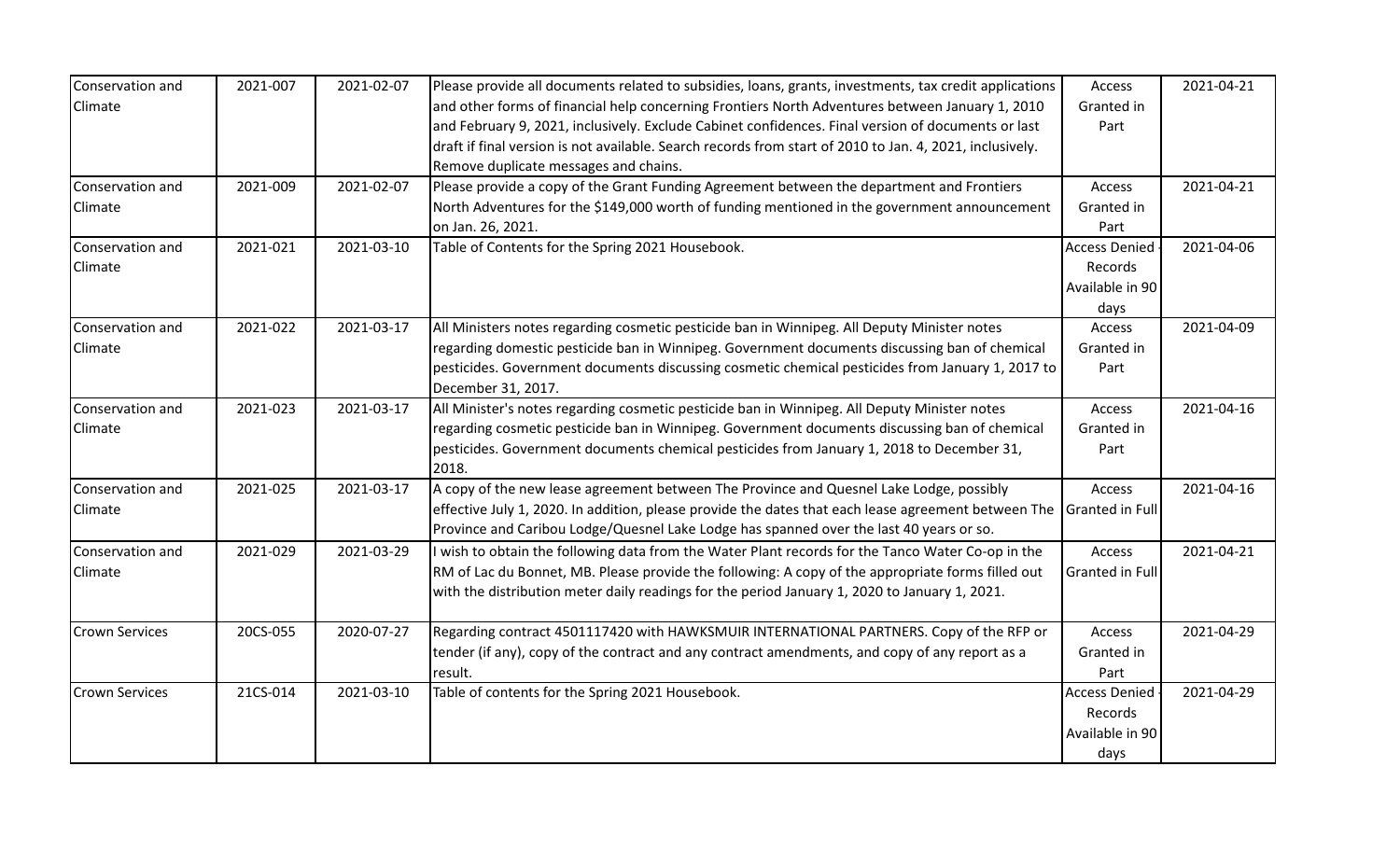| Economic        | E2021-013    | 2021-01-29 | Please provide a list of individuals on the Long Term Economic Development Committee.               | Access               | 2021-03-29 |
|-----------------|--------------|------------|-----------------------------------------------------------------------------------------------------|----------------------|------------|
| Development and |              |            |                                                                                                     | Granted in Full      |            |
| Jobs            |              |            |                                                                                                     |                      |            |
| Economic        | E2021-014    | 2021-01-29 | Please provide all meeting dates and agendas for the Long Term Economic Development                 | Access               | 2021-03-29 |
| Development and |              |            | Committee.                                                                                          | Granted in           |            |
| Jobs            |              |            |                                                                                                     | Part                 |            |
| Economic        | E2021-020    | 2021-02-17 | Briefing and advisory notes regarding apprenticeship funding since September, 2019.                 | Access               | 2021-04-01 |
| Development and |              |            |                                                                                                     | Granted in           |            |
| Jobs            |              |            |                                                                                                     | Part                 |            |
| Economic        | E2021-024    | 3-Mar-21   | Copy of any progress reports for the dine-in relief program.                                        | Access               | 2021-04-01 |
| Development and |              |            |                                                                                                     | Granted in           |            |
| Jobs            |              |            |                                                                                                     | Part                 |            |
| Economic        | E2021-025    | 3-Mar-21   | Any records, including but not limited to briefing or cliff notes, meeting minutes, notes, letters, | <b>Access Denied</b> | 2021-04-01 |
| Development and |              |            | emails, related to any communications made between the ministry and BCE Inc. between February       | No Records           |            |
| Jobs            |              |            | 15, 2021 to March 4, 2021.                                                                          |                      |            |
| Economic        | E2021-026    | 2021-03-09 | Table of contents for the Spring 2021 Housebook.                                                    | Access               | 2021-04-13 |
| Development and |              |            |                                                                                                     | Granted in           |            |
| Jobs            |              |            |                                                                                                     | Part                 |            |
| Economic        | E2021-029    | 2021-03-19 | All records to and from the Minister to and from the federal Heritage Minister or the Minister of   | Access               | 2021-04-19 |
| Development and |              |            | Innovation, Science and Economic Development Canada since January 1, 2020. Any record sent or       | Granted in Full      |            |
| Jobs            |              |            | shared with those federal ministers.                                                                |                      |            |
| Economic        | E2021-030    | 2021-03-19 | All letters from the Minister to the Canadian Radio-Television and Telecommunications (CRTC) since  | <b>Access Denied</b> | 2021-04-19 |
| Development and |              |            | January 1, 2018.                                                                                    | No Records           |            |
| Jobs            |              |            |                                                                                                     |                      |            |
| Economic        | E2021-031    | 2021-03-19 | All briefing and advisory notes regarding hearings before the Canadian Radio-Television and         | <b>Access Denied</b> | 2021-04-19 |
| Development and |              |            | Telecommunications (CRTC) since January 1, 2018.                                                    | No Records           |            |
| Jobs            |              |            |                                                                                                     |                      |            |
| Economic        | E2021-032    | 2021-03-24 | Broken out by year and name of recipient, in 2015/2016, 2016/2017, 2017/2018, 2018/2019,            | <b>Access Denied</b> | 2021-04-23 |
| Development and |              |            | 2019/2020, 2020/2021, number of MIOP loans made and the value of each of those loans.               | No Records           |            |
| Jobs            |              |            |                                                                                                     |                      |            |
| Education       | 2021 - E 043 | 2021-02-10 | Any summary notes, lists of questions, and other documents related to the province's virtual        | Access               | 2021-04-15 |
|                 |              |            | teacher focus groups held this month.                                                               | Granted in           |            |
|                 |              |            |                                                                                                     | Part                 |            |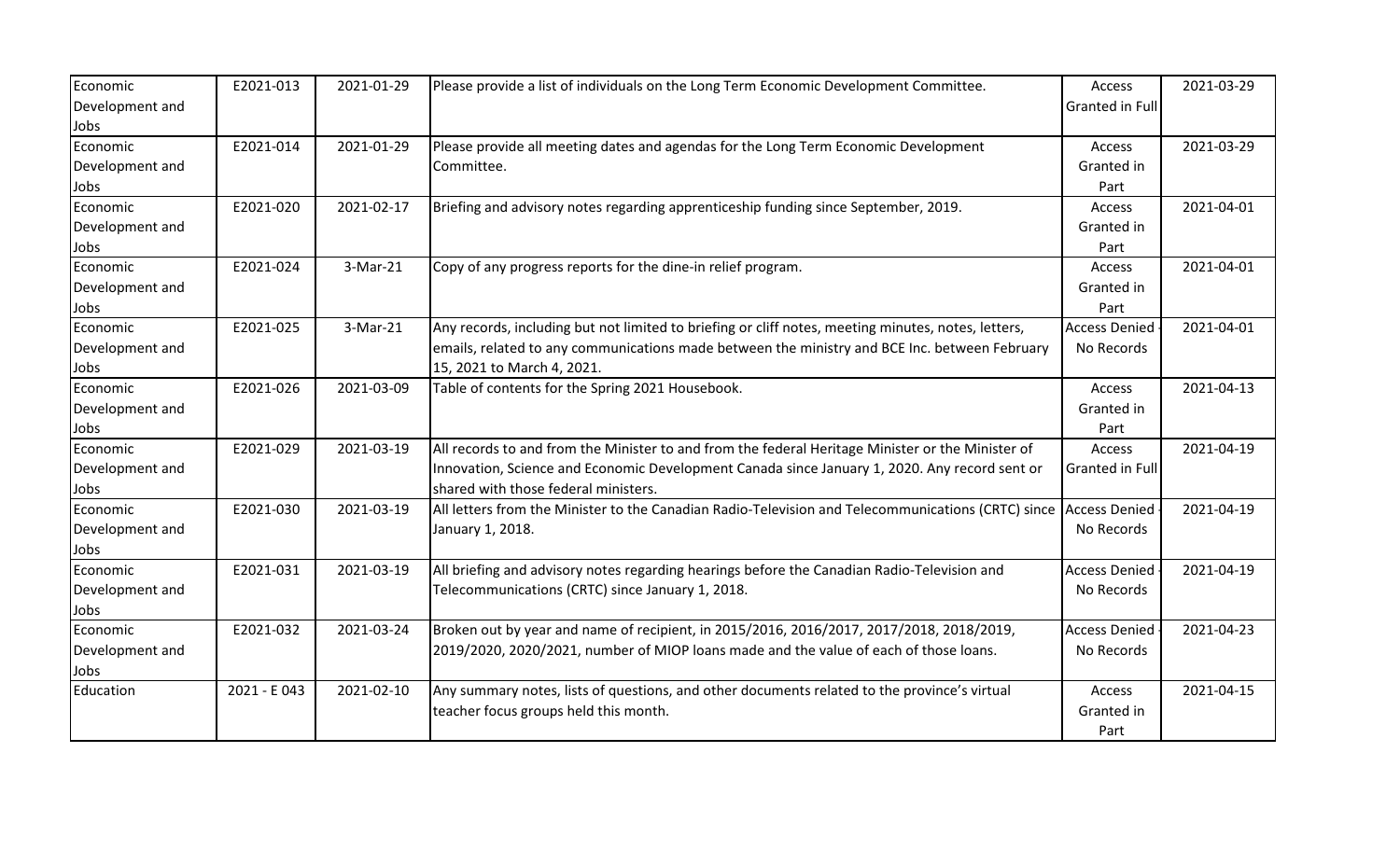| Education | 2021 - E 047 | 2021-03-02 | All records regarding the rejection of teacher certification, including average turn-around time, and   | <b>Access Denied</b> | 2021-04-01 |
|-----------|--------------|------------|---------------------------------------------------------------------------------------------------------|----------------------|------------|
|           |              |            | the longest and shortest processing time for certification since September, 2019.                       | No Records           |            |
| Education | 2021 - E 048 | 2021-03-05 | MNP did work regarding the department's "departmental mandate review". Please provide a copy            | Access               | 2021-04-06 |
|           |              |            | of the RFP, copy of the contract and any reports or summaries generated. In addition, what was the      | Granted in           |            |
|           |              |            | contract award and how much has been provided?                                                          | Part                 |            |
| Education | 2021 - E 049 | 2021-03-08 | Any document describing the steps taken to ensure that children with learning or behavioral             | <b>Access Denied</b> | 2021-04-07 |
|           |              |            | disabilities caused by environmental sensitivities are identified so that they might be protected from  | No Records           |            |
|           |              |            | the harmful effects of inappropriate interventions in schools in your jurisdiction. To make it simpler, |                      |            |
|           |              |            | note that I am not asking for a description of general or even specific services to assist clients in   |                      |            |
|           |              |            | dealing with this disability. I am asking only about measures taken to protect people with              |                      |            |
|           |              |            | sensitivities from being caused preventable harm by acts of commission in provincially managed,         |                      |            |
|           |              |            | funded or regulated facilities where staff have a duty of care.                                         |                      |            |
| Education | 2021 - E 050 | 2021-03-10 | Table of contents for the Spring 2021 Housebook.                                                        | <b>Access Denied</b> | 2021-04-09 |
|           |              |            |                                                                                                         | No Records           |            |
| Education | 2021 - E 055 | 2021-03-19 | Please provide the 2018/2019 and 2019/2020 Frame Reports - Actual.                                      | <b>Access Denied</b> | 2021-04-19 |
|           |              |            |                                                                                                         | Records              |            |
|           |              |            |                                                                                                         | Available in 90      |            |
|           |              |            |                                                                                                         | days                 |            |
| Education | 2021 - E 056 | 2021-03-19 | Please provide the 2020/2021 Frame Reports - Budget.                                                    | <b>Access Denied</b> | 2021-04-19 |
|           |              |            |                                                                                                         | Records              |            |
|           |              |            |                                                                                                         | Available in 90      |            |
|           |              |            |                                                                                                         | days                 |            |
| Education | 2021 - E057  | 2021-03-26 | Briefing and advisory notes for Bill 64: The Education and Modernization Act since January 1, 2020.     | Access               | 2021-04-26 |
|           |              |            |                                                                                                         | Granted in           |            |
|           |              |            |                                                                                                         | Part                 |            |
| Education | 2021 - E 058 | 2021-03-26 | Briefing and advisory notes in reference to all province-wide bargaining.                               | <b>Access Denied</b> | 2021-04-26 |
|           |              |            |                                                                                                         | <b>Exceptions to</b> |            |
|           |              |            |                                                                                                         | Disclosure           |            |
| Education | 2021 - E 059 | 2021-03-26 | The detailed breakdown of \$40 million in savings, as referenced in page two of                         | Access               | 2021-04-26 |
|           |              |            | https://manitoba.ca/asset_library/en/proactive/2020_2021/putting-manitoba-students-first-               | Granted in Full      |            |
|           |              |            | factsheet.pdf (BEST-Putting Students First fact sheet).                                                 |                      |            |
| Education | 2021 - E 060 | 2021-03-26 | All correspondence from the Minister, Deputy Minister, Assistant Deputy Minister or the Director        | <b>Access Denied</b> | 2021-04-26 |
|           |              |            | with school boards, trustees, secretary-treasurers, and superintendents since March 16, 2021.           | No Records           |            |
|           |              |            |                                                                                                         |                      |            |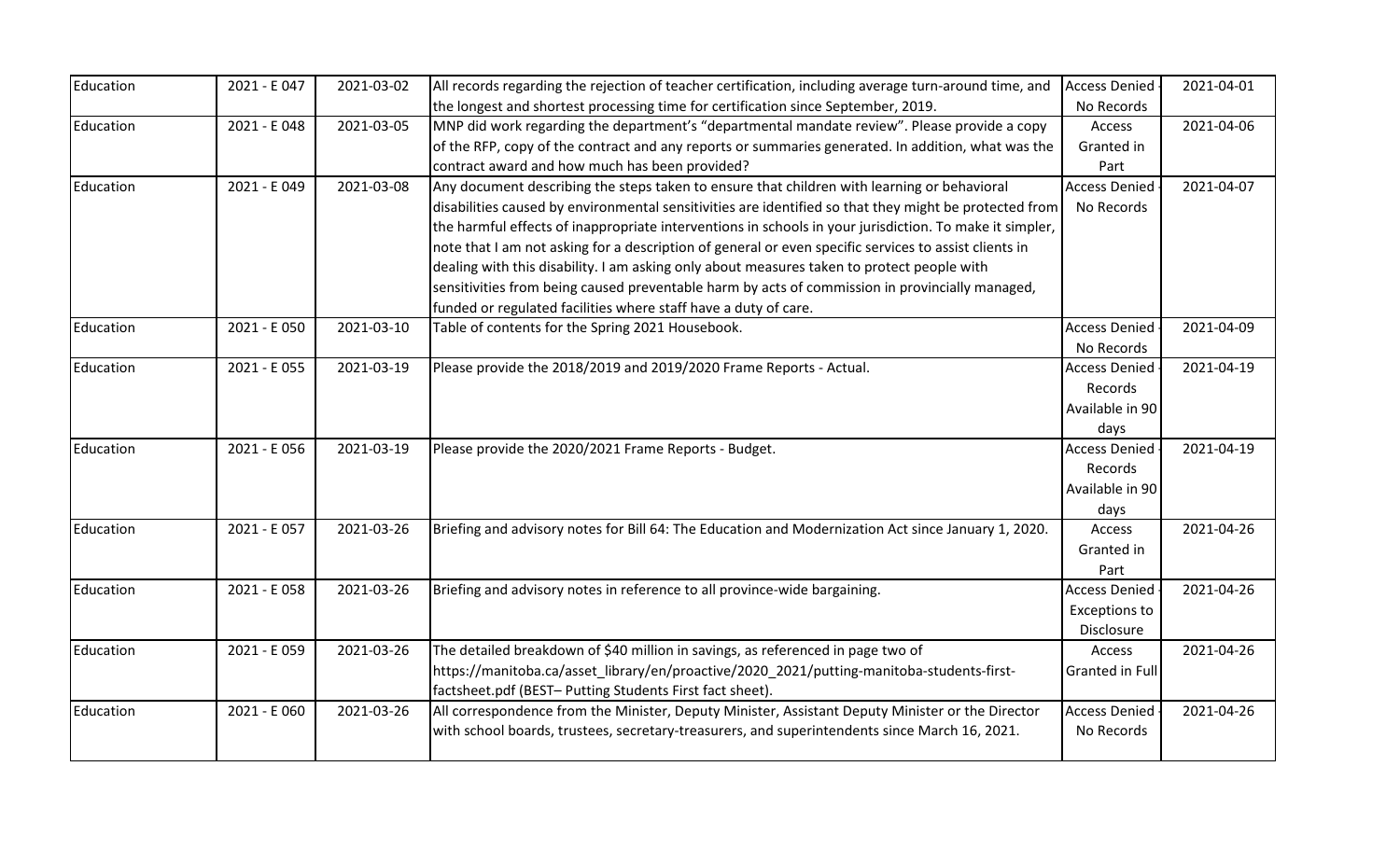| Education | 2021 - E 062 | 2021-03-26 | Briefing and advisory notes regarding the awarding and costs of the following RFP<br>(https://news.gov.mb.ca/news/index.html?item=46803). Please also include the name of the<br>successful applicant, all briefing and advisory notes, contracts, and records regarding this RFP. | Access<br>Granted in<br>Part       | 2021-04-26 |
|-----------|--------------|------------|------------------------------------------------------------------------------------------------------------------------------------------------------------------------------------------------------------------------------------------------------------------------------------|------------------------------------|------------|
| Education | 2021 - E 063 | 2021-03-26 | All briefing and advisory notes regarding principals and vice-principals work-place representation<br>since January 1, 2021.                                                                                                                                                       | <b>Access Denied</b><br>No Records | 2021-04-26 |
| Education | 2021 - E 066 | 2021-03-30 | All mandate or terms of reference for the funding of review panels, curriculum panel, and<br>assessment frameworks.                                                                                                                                                                | <b>Access Denied</b><br>No Records | 2021-04-29 |
| Education | 2021 - E 067 | 2021-03-30 | All correspondence from the executive level with independent schools regarding Bill 64: The<br>Education Modernization Act, since January 1, 2021.                                                                                                                                 | Access<br>Granted in<br>Part       | 2021-04-29 |
| Education | 2021 - E 068 | 2021-03-30 | All correspondence from the executive level with home school associations regarding Bill 64: The<br>Education Modernization Act, since January 1, 2021.                                                                                                                            | Access<br>Granted in<br>Part       | 2021-04-29 |
| Education | 2021 - E 069 | 2021-03-31 | All correspondence from the executive level with the Manitoba Association of Parent Councils<br>regarding Bill 64: The Education Modernization Act, since January 1, 2021.                                                                                                         | Access<br>Granted in<br>Part       | 2021-04-30 |
| Education | 2021 - E 070 | 2021-03-31 | All correspondence from the executive level with the DSFM regarding Bill 64: The Education<br>Modernization Act, since January 1, 2021.                                                                                                                                            | Access<br>Granted in<br>Part       | 2021-04-30 |
| Education | 2021 - E071  | 2021-03-31 | All briefing and advisory notes regarding standardized testing in the K-12 education system since<br>January 1, 2021.                                                                                                                                                              | Access<br>Granted in<br>Part       | 2021-04-30 |
| Education | 2021 - E072  | 2021-03-31 | All briefing and advisory notes regarding PISA and PCAP testing since January 1, 2021.                                                                                                                                                                                             | Access<br>Granted in<br>Part       | 2021-04-30 |
| Education | 2021 - E074  | 2021-04-01 | All briefing and advisory notes regarding school resource officers since January 1, 2021.                                                                                                                                                                                          | <b>Access Denied</b><br>No Records | 2021-04-30 |
| Education | 2021 - E075  | 2021-04-01 | All records of any completed or in progress analysis or study of class sizes in K-12 since January 1,<br>2020.                                                                                                                                                                     | Access<br>Granted in<br>Part       | 2021-04-30 |
| Education | 2021 - E076  | 2021-04-01 | The proposed budget and actual spent thus far regarding the government's commitment to build 20<br>new schools (date range October 1, 2019 to current).                                                                                                                            | Access<br>Granted in Full          | 2021-04-30 |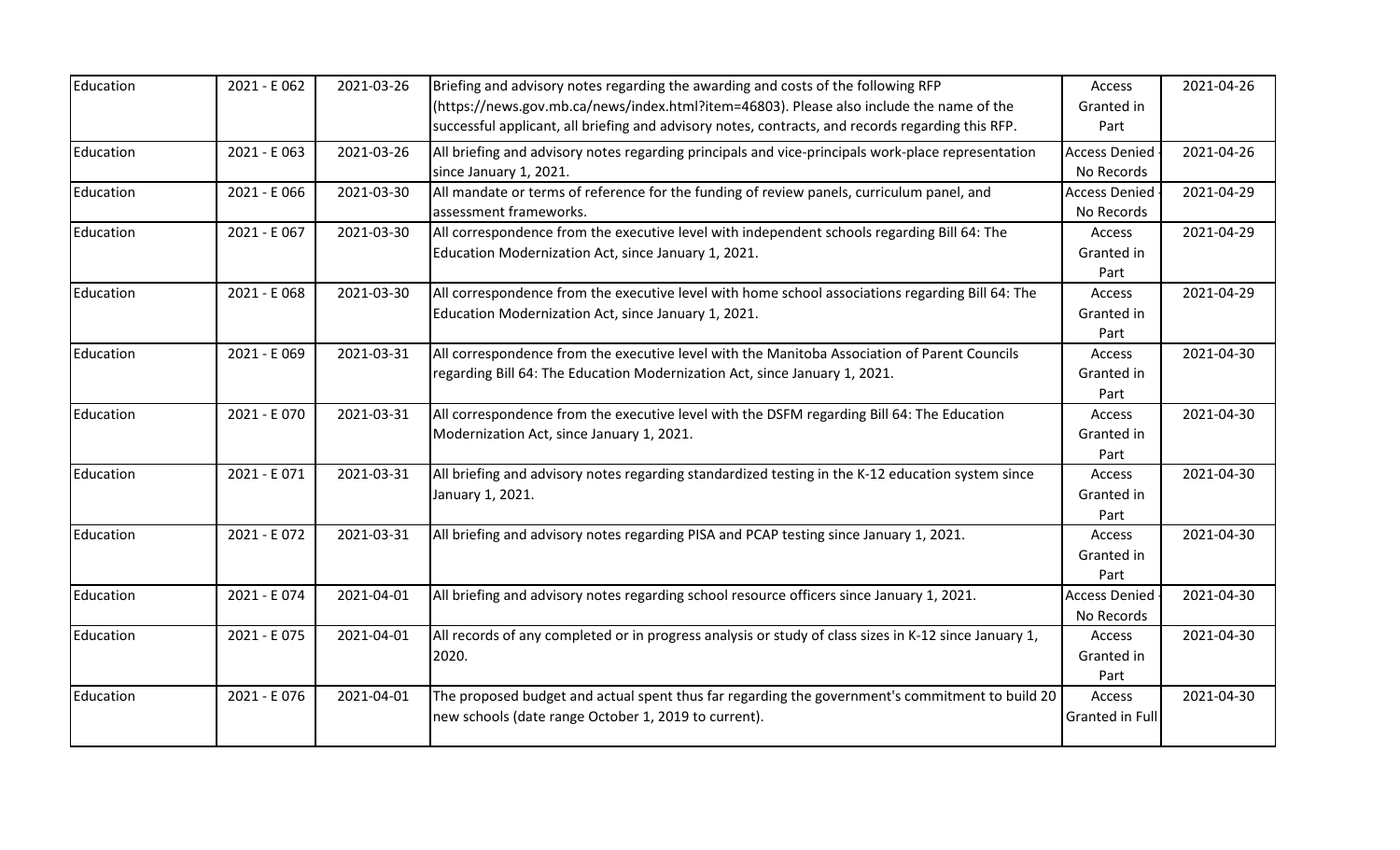| Education       | 2021 - E077 | 2021-04-01 | Any records associated with the "Implementation Team" for Bill 64, including a staff listing as well as Access Denied |                        | 2021-04-30 |
|-----------------|-------------|------------|-----------------------------------------------------------------------------------------------------------------------|------------------------|------------|
|                 |             |            | titles (date range January 1, 2021 to current).                                                                       | No Records             |            |
| <b>Families</b> | 2021-10     | 2021-01-06 | From the committee of supply book for 2020/2021 estimates, copy of note 2.11 under "Children's                        | Access                 | 2021-02-11 |
|                 |             |            | Disability Services".                                                                                                 | Granted in             |            |
|                 |             |            |                                                                                                                       | Part                   |            |
| <b>Families</b> | 2021-11     | 2021-01-06 | From the committee of supply book for 2020/2021 estimates, copy of note 2.13 under "Children's                        | Access                 | 2021-02-11 |
|                 |             |            | Disability Services".                                                                                                 | Granted in             |            |
|                 |             |            |                                                                                                                       | Part                   |            |
| <b>Families</b> | 2021-25     | 2021-01-12 | From the committee of supply book for 2020/2021 estimates, copy of note 3.4 under "Social                             | Access                 | 2021-03-31 |
|                 |             |            | Services Appeal Board (SSAB)".                                                                                        | Granted in Full        |            |
| Families        | 2021-28     | 2021-01-12 | From the committee of supply book for 2020/2021 estimates, copy of note 3.6 under "Social                             | Access                 | 2021-03-30 |
|                 |             |            | Innovation Office".                                                                                                   | Granted in Full        |            |
| <b>Families</b> | 2021-29     | 2021-01-12 | From the committee of supply book for 2020/2021 estimates, copy of note 3.7 under "Social                             | Access                 | 2021-03-30 |
|                 |             |            | Innovation Office".                                                                                                   | Granted in             |            |
|                 |             |            |                                                                                                                       | Part                   |            |
| <b>Families</b> | 2021-30     | 2021-01-12 | From the committee of supply book for 2020/2021 estimates, copy of note 3.8 under "Social                             | Access                 | 2021-03-30 |
|                 |             |            | Innovation Office".                                                                                                   | <b>Granted in Full</b> |            |
| <b>Families</b> | 2021-41     | 2021-01-21 | From the committee of supply book for 2020/2021 estimates, copy of note 4.11 under "Child and                         | Access                 | 2021-04-09 |
|                 |             |            | Family Services Program".                                                                                             | <b>Granted in Full</b> |            |
| Families        | 2021-5      | 2021-01-05 | From the committee of supply book for 2020/2021 estimates, copy of note 1.8 under "Agency                             | Access                 | 2021-03-30 |
|                 |             |            | Accountability and Support Unit (AASU)".                                                                              | Granted in             |            |
|                 |             |            |                                                                                                                       | Part                   |            |
| Families        | 2021-60     | 2021-02-03 | Briefing and advisory notes, including number of participants, for the "Ready, Set, Work" program.                    | Access                 | 2021-04-06 |
|                 |             |            |                                                                                                                       | Granted in             |            |
|                 |             |            |                                                                                                                       | Part                   |            |
| Families        | 2021-65     | 2021-02-18 | Please provide a copy of the review of Brightscape Endeavors, as referenced in the attached email                     | <b>Access Denied</b>   | 2021-04-26 |
|                 |             |            | from [name removed].                                                                                                  | <b>Exceptions to</b>   |            |
|                 |             |            |                                                                                                                       | Disclosure             |            |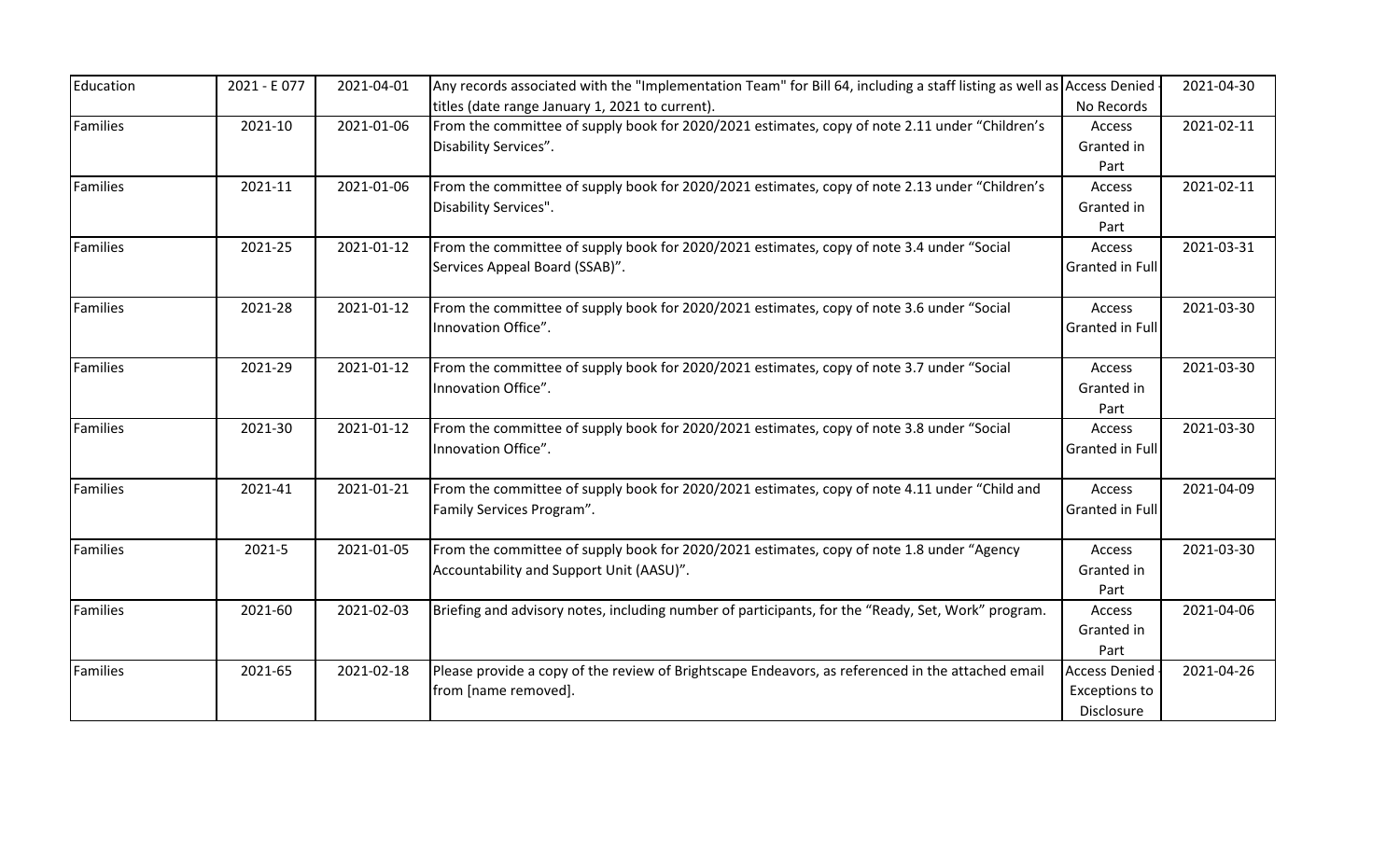| Families | 2021-70   | 2021-03-01 | Information that shows the total amount of Children's Special Allowance (CSA) received by the          | Access                 | 2021-04-08 |
|----------|-----------|------------|--------------------------------------------------------------------------------------------------------|------------------------|------------|
|          |           |            | Government of Manitoba in each fiscal year between April 1, 2010 and March 31, 2020 in relation        | <b>Granted in Full</b> |            |
|          |           |            | to each of the following two child and family services agencies:                                       |                        |            |
|          |           |            | - Winnipeg Child and Family Services (WCFS)                                                            |                        |            |
|          |           |            | - Rural and Northern Services (RNS)                                                                    |                        |            |
|          |           |            | Date Range: April 1, 2010 to March 31, 2020                                                            |                        |            |
| Families | 2021-72   | 2021-03-02 | Copy of the IT Road Map.                                                                               | <b>Access Denied</b>   | 2021-04-20 |
|          |           |            |                                                                                                        | No Records             |            |
| Families | 2021-73   | 2021-03-02 | List of the names of all for-profit service providers with service purchase agreements.                | Access                 | 2021-04-07 |
|          |           |            |                                                                                                        | Granted in Full        |            |
|          |           |            |                                                                                                        |                        |            |
| Families | 2021-75   | 2021-03-03 | The status of all programs that have been previously delivered through Healthy Child Manitoba.         | <b>Access Denied</b>   | 2021-04-01 |
|          |           |            |                                                                                                        | No Records             |            |
| Families | 2021-76   | 2021-03-09 | Table of contents for the Spring 2021 Housebook.                                                       | Access                 | 2021-04-01 |
|          |           |            |                                                                                                        | Granted in             |            |
|          |           |            |                                                                                                        | Part                   |            |
| Families | 2021-78   | 2021-03-16 | Versions of the CFS COVID-19 Data Dashboard from Oct. 30, 2020 to the most recent version              | Access                 | 2021-04-15 |
|          |           |            | available. This builds on previous requests 2020-256 and 2020-106.                                     | Granted in             |            |
|          |           |            |                                                                                                        | Part                   |            |
| Families | 2021-79   | 2021-03-19 | By program listed, amounts actually paid out for each of the programs listed in the August 26, 2020    | Access                 | 2021-04-20 |
|          |           |            | news release "Provincial Investment Support Choice In Child Care For Manitoba Families".               | <b>Granted in Full</b> |            |
|          |           |            |                                                                                                        |                        |            |
| Families | 2021-80   | 2021-03-19 | Number of times the Families Advisory Board has met with the Minister since October 1, 2020.           | Access                 | 2021-04-20 |
|          |           |            |                                                                                                        | <b>Granted in Full</b> |            |
|          |           |            |                                                                                                        |                        |            |
| Families | 2021-81   | 2021-03-21 | Please send 50 blank copies of 'MANITOBA FAMILIES-DISCLOSURE OF INAPPROPRIATE CONDUCT                  | <b>Access Denied</b>   | 2021-04-26 |
|          |           |            | form. Date Range: February 21, 2021 forward.                                                           | No Records             |            |
| Finance  | 21FIN-003 | 2021-01-07 | Please provide all documents related to subsidies, loans, grants, investments, tax credit applications | <b>Access Denied</b>   | 2021-04-28 |
|          |           |            | and other forms of financial help concerning [information removed] between January 1st 2010 and        | No Records             |            |
|          |           |            | January 4th, 2021, inclusively. Exclude cabinet confidences. Final version of documents or last draft  |                        |            |
|          |           |            | if final version is not available. Search records from start of 2010 to Jan 5th 2020, inclusively.     |                        |            |
|          |           |            | Remove duplicate messages and chains.                                                                  |                        |            |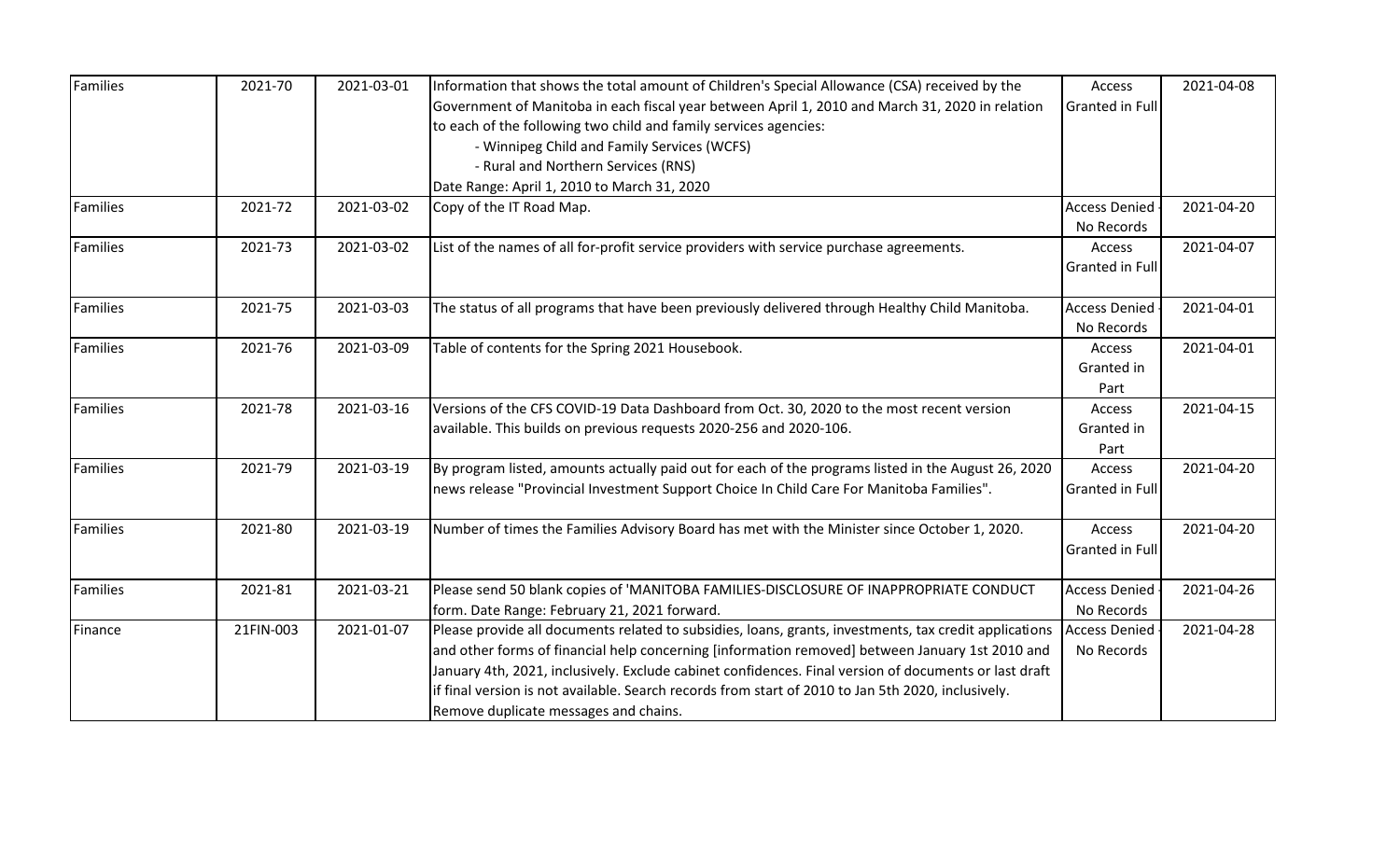| Finance                   | 21FIN-029 | 2021-02-18 | I am seeking any and all documents related to my [personal information removed].                      | <b>Access Denied</b> | 2021-04-28 |
|---------------------------|-----------|------------|-------------------------------------------------------------------------------------------------------|----------------------|------------|
|                           |           |            |                                                                                                       | <b>Exceptions to</b> |            |
|                           |           |            |                                                                                                       | Disclosure           |            |
| Finance                   | 21FIN-037 | 2021-03-02 | All communication from Patricia Solman since January 1, 2021.                                         | <b>Access</b>        | 2021-04-09 |
|                           |           |            | Time frame: January 1, 2021 to February 17, 2021                                                      | Granted in           |            |
|                           |           |            |                                                                                                       | Part                 |            |
| Finance                   | 21FIN-040 | 2021-03-09 | Requesting information on: [personal information removed]. Jan 2014 to Jan 2021.                      | <b>Access Denied</b> | 2021-04-28 |
|                           |           |            |                                                                                                       | No Records           |            |
| Finance                   | 21FIN-041 | 2021-03-10 | Table of contents for the Spring 2021 Housebook.                                                      | <b>Access Denied</b> | 2021-04-29 |
|                           |           |            |                                                                                                       | Records              |            |
|                           |           |            |                                                                                                       | Available in 90      |            |
|                           |           |            |                                                                                                       | days                 |            |
| Finance                   | 21FIN-045 | 2021-03-16 | Any notes, reports, findings, records, notices whether written or in electronic form, pertaining to a | <b>Access Denied</b> | 2021-04-09 |
|                           |           |            | review, investigation, notification, inspection, of an unsafe workplace, pertaining to exhaust fumes  | No Records           |            |
|                           |           |            | (CO2, CO, etc.), construction dust, unsafe chemical exposure, [information removed].                  |                      |            |
| Finance                   | 21FIN-055 | 2021-03-31 | The years 2018, 2019, 2020 regarding the number of times the Provincial Ombudsman notified the        | <b>Access Denied</b> | 2021-04-28 |
|                           |           |            | Department and/or returned documentation that was irrelevant to complaint.                            | No Records           |            |
| Finance                   | 21LR-002  | 2021-01-12 | Manitoba Labour Board: All documentation regarding the consultation and appointments process          | <b>Access Denied</b> | 2021-01-14 |
|                           |           |            | for the Manitoba Labour Board's list of Conciliators and Grievance mediators Sections 68.1 and        | <b>Exceptions to</b> |            |
|                           |           |            | 129.1 of The Labour Relations Act https://www.gov.mb.ca/labour/labbrd/mediators.html [List of         | Disclosure           |            |
|                           |           |            | names provided].                                                                                      |                      |            |
| <b>Health and Seniors</b> | 090-21    | 2021-02-26 | High level overview provided by the province to Dr. Lynn Stevenson which describes approaches by      | <b>Access Denied</b> | 2021-04-08 |
| Care                      |           |            | other personal care homes in Manitoba with similar COVID-19 case levels have done/are doing to        | No Records           |            |
|                           |           |            | manage the care needs of residents during the pandemic. From page 9 of Maples Personal Care           |                      |            |
|                           |           |            | Home COVID-19 Outbreak: External Review Final Report.                                                 |                      |            |
| <b>Health and Seniors</b> | 096-21    | 2021-03-02 | All briefing and advisory notes regarding construction at Boyne Lodge.                                | <b>Access Denied</b> | 2021-04-01 |
| Care                      |           |            |                                                                                                       | No Records           |            |
| <b>Health and Seniors</b> | 097-21    | 2021-03-02 | Memos, directives, briefing and advisory notes regarding the process for notifying public health      | <b>Access Denied</b> | 2021-04-01 |
| Care                      |           |            | about COVID-19 variant testing.                                                                       | No Records           |            |
| <b>Health and Seniors</b> | 098-21    | 2021-03-02 | Requests information regarding complaint filed with the College of Registered Nurses.                 | <b>Access Denied</b> | 2021-04-01 |
| Care                      |           |            |                                                                                                       | No Records           |            |
| <b>Health and Seniors</b> | 099-21    | 2021-03-03 | A table which aggregates positive COVID-19 cases by exposure setting, including the following         | Access               | 2021-04-02 |
| Care                      |           |            | settings (list provided). The date range for this request is September 15, 2020 through November      | Granted in           |            |
|                           |           |            | 11, 2020.                                                                                             | Part                 |            |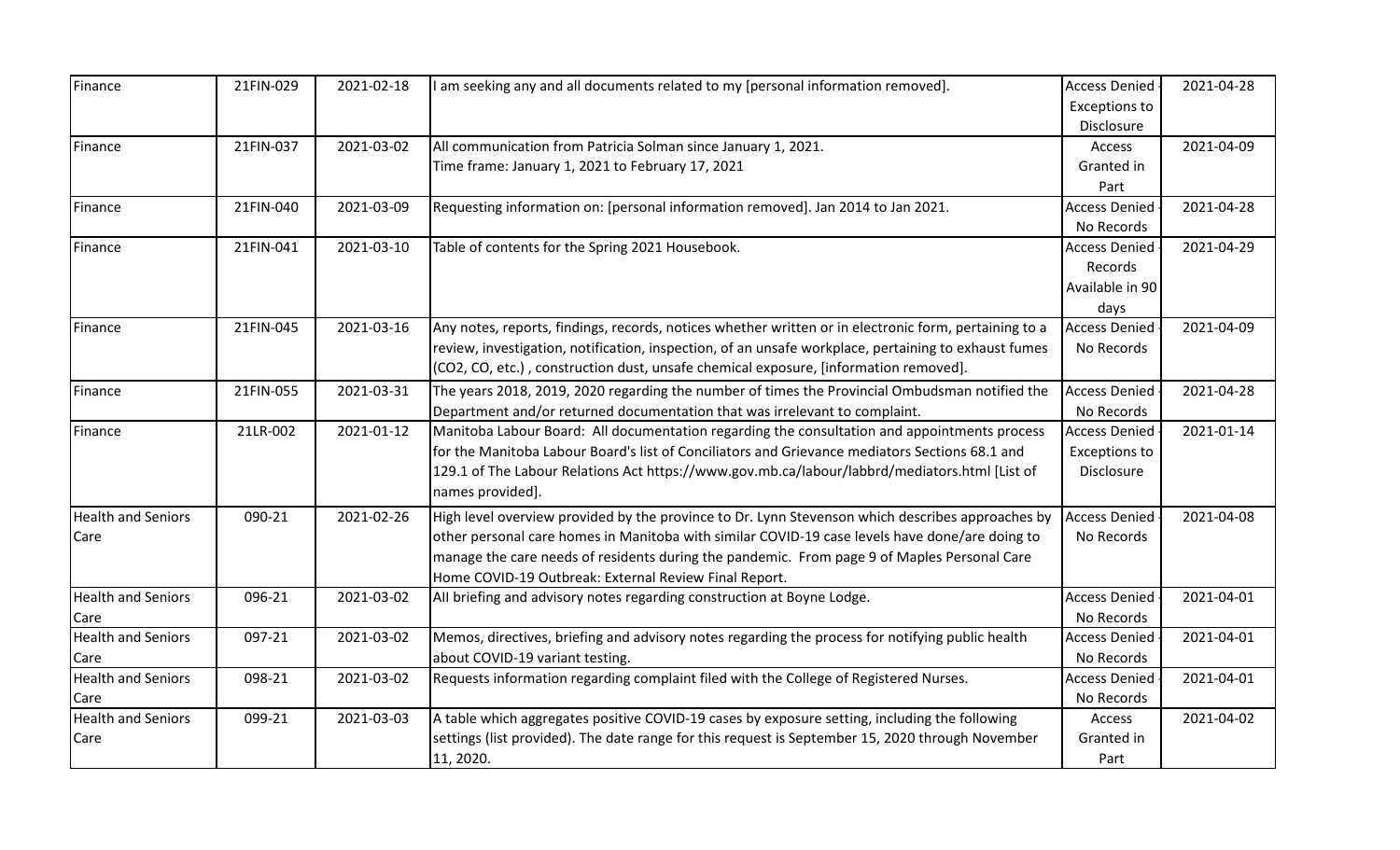| <b>Health and Seniors</b> | 100-21 | 2021-03-03 | Briefing and advisory notes regarding internationally educated nurses since December 1, 2020.      | Access                 | 2021-04-06 |
|---------------------------|--------|------------|----------------------------------------------------------------------------------------------------|------------------------|------------|
| Care                      |        |            |                                                                                                    | Granted in             |            |
|                           |        |            |                                                                                                    | Part                   |            |
| <b>Health and Seniors</b> | 101-21 | 2021-03-03 | Briefing and advisory notes regarding rapid tests provided by the federal government since         | Access                 | 2021-04-06 |
| Care                      |        |            | September 1, 2020.                                                                                 | Granted in             |            |
|                           |        |            |                                                                                                    | Part                   |            |
| <b>Health and Seniors</b> | 103-21 | 2021-03-05 | Since July 1, 2019, correspondence received by the Minister or sent from the Minister to one or    | <b>Access Denied</b>   | 2021-04-06 |
| Care                      |        |            | more of the following: [list of names provided].                                                   | <b>Exceptions to</b>   |            |
|                           |        |            |                                                                                                    | Disclosure             |            |
| <b>Health and Seniors</b> | 104-21 | 2021-03-05 | Since July 1, 2019, correspondence received by the Deputy Minister or sent from the Deputy         | <b>Access Denied</b>   | 2021-04-06 |
| Care                      |        |            | Minister to one or more of the following: [list of names provided].                                | <b>Exceptions to</b>   |            |
|                           |        |            |                                                                                                    | Disclosure             |            |
| <b>Health and Seniors</b> | 105-21 | 2021-03-09 | Table of Contents for the Spring 2021 Housebook.                                                   | Access                 | 2021-04-08 |
| Care                      |        |            |                                                                                                    | Granted in             |            |
|                           |        |            |                                                                                                    | Part                   |            |
| <b>Health and Seniors</b> | 106-21 | 2021-03-12 | Since May 3, 2016: records indicating how much of the government's \$160 million commitment to     | Access                 | 2021-04-16 |
| Care                      |        |            | building personal care homes has been spent and the location of the PCHs.                          | <b>Granted in Full</b> |            |
| <b>Health and Seniors</b> | 107-21 | 2021-03-12 | Including attachments, copy of Karen Herd's August 21, 2020 letter to Vickie Kaminski re: 2020/21  | Access                 | 2021-04-20 |
| Care                      |        |            | Commissioning for Health Services. Please Include the funding details.                             | <b>Granted in Full</b> |            |
| <b>Health and Seniors</b> | 108-21 | 2021-03-16 | All briefing notes and slideshows involving antimicrobial resistance and/or superbugs, dated from  | <b>Access Denied</b>   | 2021-04-15 |
| Care                      |        |            | January 1, 2020 to the present date.                                                               | No Records             |            |
| <b>Health and Seniors</b> | 112-21 | 2021-03-18 | How many people were provided care out of province in 2018/2019 and 2019/2020 and 2020/2021        | Access                 | 2021-04-16 |
| Care                      |        |            | (to date), and how much is spent? If available, please break out by general category of procedure. | Granted in             |            |
|                           |        |            |                                                                                                    | Part                   |            |
| <b>Health and Seniors</b> | 115-21 | 2021-03-18 | Broken out by treatment type, how many people were provided care out of province in 2018/2019      | Access                 | 2021-04-16 |
| Care                      |        |            | and 2019/2020 and 2020/2021 (to date) for epilepsy and how much was spent?                         | <b>Granted in Full</b> |            |
| <b>Health and Seniors</b> | 118-21 | 2021-03-19 | Records regarding VIRGO Implementation.                                                            | Access                 | 2021-04-19 |
| Care                      |        |            |                                                                                                    | <b>Granted in Full</b> |            |
|                           |        |            |                                                                                                    |                        |            |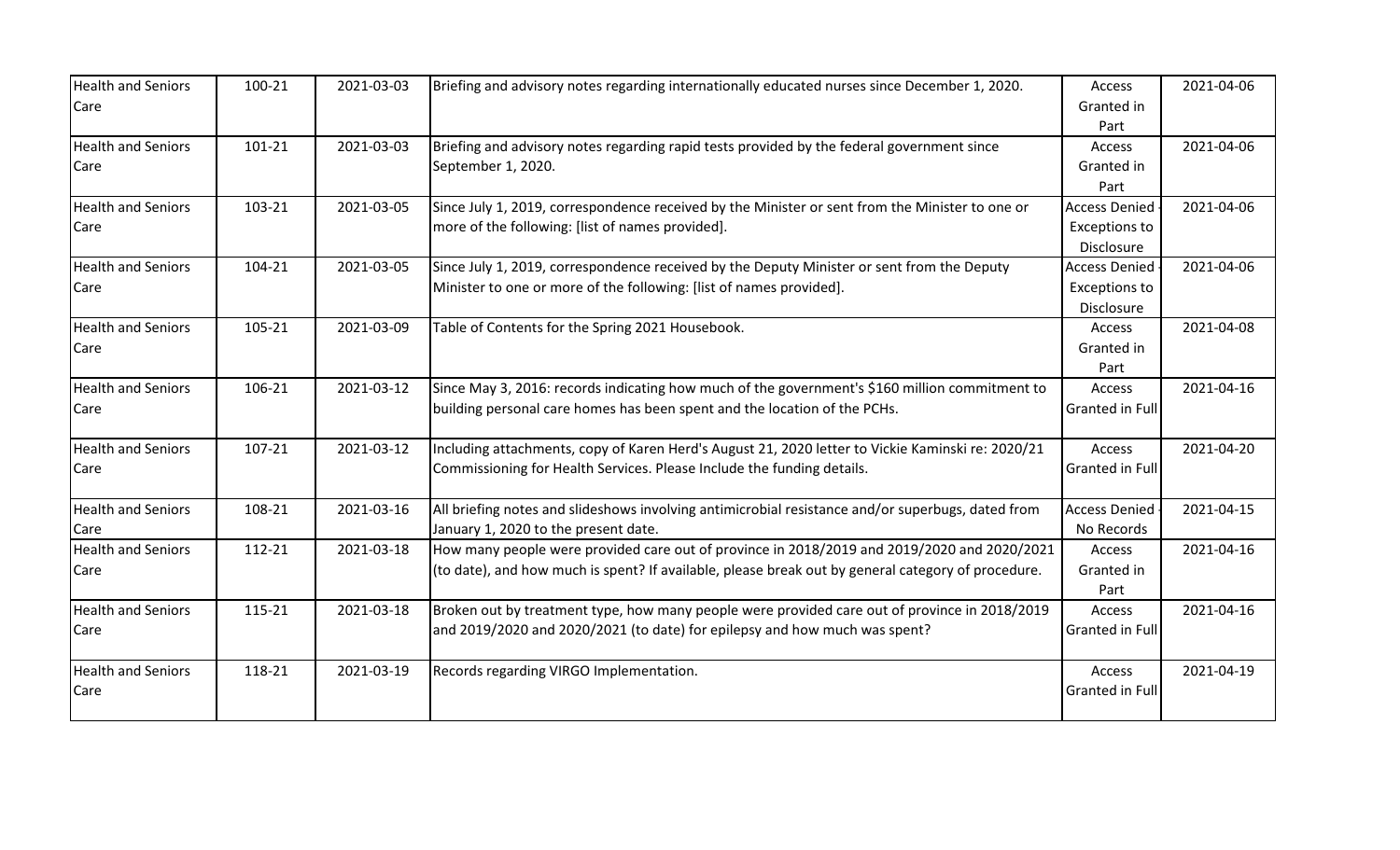| <b>Health and Seniors</b> | 127-21           | 2021-03-21 | The number of times the provincial Ombudsman notified the Department and/or returned                   | Access                 | 2021-04-30 |
|---------------------------|------------------|------------|--------------------------------------------------------------------------------------------------------|------------------------|------------|
| Care                      |                  |            | documentation that was irrelevant to complaint. For entire Department. Timeframe: 2018, 2019,<br>2020. | <b>Granted in Full</b> |            |
| Indigenous and            | <b>INR FIPPA</b> | 2021-01-28 | All briefing, advisory notes, and records for the Northern Affairs branch review.                      | Access                 | 2021-04-19 |
| Northern Relations        | 2021-03          |            |                                                                                                        | Granted in             |            |
|                           |                  |            |                                                                                                        | Part                   |            |
| Indigenous and            | <b>INR FIPPA</b> | 2021-01-29 | From the committee of supply book for 2020/2021 estimates, copy of note "Smoking in VLT                | Access                 | 2021-04-19 |
| Northern Relations        | 2021-05          |            | Lounges on Reserve".                                                                                   | Granted in             |            |
|                           |                  |            |                                                                                                        | Part                   |            |
| Indigenous and            | <b>INR FIPPA</b> | 2021-02-01 | From the committee of supply book for 2020/2021 estimates, copy of note "The Federal Act               | Access                 | 2021-04-19 |
| Northern Relations        | 2021-11          |            | Respecting First Nations, Inuit, and Metis Children, Youth and Families (Formerly Bill C-92)".         | Granted in             |            |
|                           |                  |            |                                                                                                        | Part                   |            |
| Indigenous and            | <b>INR FIPPA</b> | 2021-04-19 | Communication with Cross Lake regarding the recent vendor dispute.                                     | <b>Access Denied</b>   | 2021-04-19 |
| Northern Relations        | 2021-15          |            |                                                                                                        | <b>Exceptions to</b>   |            |
|                           |                  |            |                                                                                                        | Disclosure             |            |
| Indigenous and            | <b>INR FIPPA</b> | 2021-04-20 | Please provide the completed FOI under file number INR FIPPA 2021-14, which is related to a note       | Access                 | 2021-04-23 |
| Northern Relations        | 2021-19          |            | on expansion of broadband services.                                                                    | <b>Granted in Full</b> |            |
| Infrastructure            | 20-050           | 2020-07-21 | Contract #4501144041 - Pricewaterhousecoopers Inc.                                                     | Access                 | 2021-03-17 |
|                           |                  |            |                                                                                                        | Granted in             |            |
|                           |                  |            |                                                                                                        | Part                   |            |
| Infrastructure            | 20-054           | 2020-08-04 | Records related to the Shellmouth dam and Keeseekoose First Nation described below:                    | Access                 | 2021-03-16 |
|                           |                  |            | -Any reports, correspondence or briefing notes related to concerns as a result of the construction of  | Granted in             |            |
|                           |                  |            | the Shellmouth dam such as poor water quality, inadequate water supply and loss of land in relation    | Part                   |            |
|                           |                  |            | to Keeseekoose First Nation or other First Nations near Kamsack, SK                                    |                        |            |
|                           |                  |            | -Any reports, correspondence or briefing notes related to the operation and function of the            |                        |            |
|                           |                  |            | Shellmouth Dam                                                                                         |                        |            |
|                           |                  |            | -Any documentation that provides a history and chronology of events of the Shellmouth Dam              |                        |            |
|                           |                  |            | -Any documentation that speaks to land drainage issues near Kamsack Saskatchewan as a result of        |                        |            |
|                           |                  |            | the Shellmouth Dam                                                                                     |                        |            |
|                           |                  |            | -Any reports or other documentation on the effects the Shellmouth Dam have had on the flow of          |                        |            |
|                           |                  |            | the Assiniboine River                                                                                  |                        |            |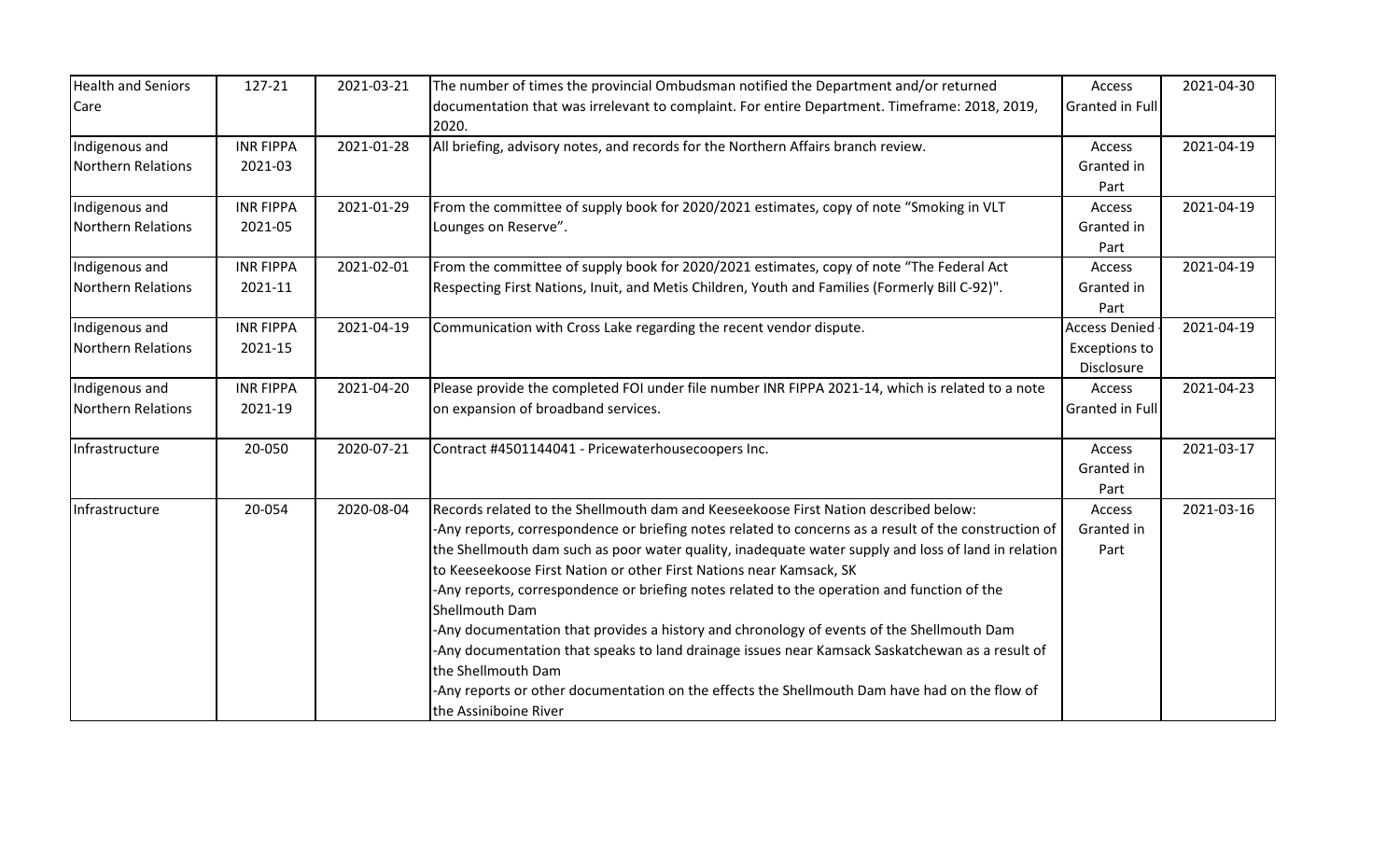| Infrastructure | 20-058     | 2020-08-13 | A copy of all decisions rendered by the Disaster Assistance Appeal Board with respect to any one or     | <b>Access Denied</b> | 2021-03-16 |
|----------------|------------|------------|---------------------------------------------------------------------------------------------------------|----------------------|------------|
|                |            |            | more of the 2011, 2012 and 2014 Shellmouth Dam Compensation Programs under The Water                    | <b>Exceptions to</b> |            |
|                |            |            | <b>Resources Administration Act.</b>                                                                    | Disclosure           |            |
| Infrastructure | 20-061     | 2020-08-04 | Communications, internal and external, related to the Rapid City Dam. Date range: June 26, 2020 to      | Access               | 2021-03-16 |
|                |            |            | present.                                                                                                | Granted in           |            |
|                |            |            |                                                                                                         | Part                 |            |
| Infrastructure | 20-062     | 2020-08-04 | Record of decisions made regarding the Minnedosa Dam.                                                   | Access               | 2021-03-16 |
|                |            |            |                                                                                                         | Granted in           |            |
|                |            |            |                                                                                                         | Part                 |            |
| Infrastructure | 20-063     | 2020-08-04 | Record of decisions made regarding the Rivers Dam.                                                      | Access               | 2021-03-16 |
|                |            |            |                                                                                                         | Granted in           |            |
|                |            |            |                                                                                                         | Part                 |            |
| Infrastructure | 20-064     | 2020-08-04 | Record of decisions made regarding the Rapid City Dam.                                                  | Access               | 2021-03-16 |
|                |            |            |                                                                                                         | Granted in           |            |
|                |            |            |                                                                                                         | Part                 |            |
| Infrastructure | 20-073     | 2020-09-03 | Requests access to all emails, faxes, letters, memos, reports, submissions, minutes of meetings and     | Access               | 2021-03-22 |
|                |            |            | documents, from January 2017 to September 2020 pursuant to the purchase of mobile and portable          | Granted in           |            |
|                |            |            | radios to operate on the Public Safety Communication Service from the Technical Services &              | Part                 |            |
|                |            |            | Operations Division / Road Safety / Motor Carrier Enforcement Program from January 2017 to              |                      |            |
|                |            |            | present.                                                                                                |                      |            |
| Infrastructure | 20-076 and | 2020-09-09 | List of all capital assets sold by MI. Provide results by year since 2016. And annual dollar amount for | Access               | 2021-03-17 |
|                | 077        |            | each year. List of capital assets acquired by MI. Results by year since 2016. And annual dollar         | Granted in Full      |            |
|                |            |            | amount each year.                                                                                       |                      |            |
| Infrastructure | 20-078     | 2020-09-09 | In 2020/2021, records indicating the budget and actual amounts spent on building permanent, all         | Access               | 2021-03-31 |
|                |            |            | season roads for designed east side communities. For clarity, the 'east side communities' include:      | Granted in Full      |            |
|                |            |            | Hollow Water First Nation, Bloodvein First Nation, Pauingassi First Nation, Little Grand Rapids First   |                      |            |
|                |            |            | Nation, Berens River First Nation, Poplar River First Nation, Norway House Cree Nation, Cross Lake      |                      |            |
|                |            |            | First Nation, Bunibonibee Cree Nation, Manto Sipi Cree Nation, God's Lake First Nation,                 |                      |            |
|                |            |            | Wasagamack First Nation, St. Theresa Point First Nation, Garden Hill First Nation and Red Sucker        |                      |            |
|                |            |            | Lake First Nation.                                                                                      |                      |            |
| Infrastructure | 20-079     | 2020-09-14 | Preliminary Design Study of the South Perimeter Highway from McGillvery Blvd (PTH 3) to PTH 59          | Access               | 2021-03-22 |
|                |            |            | Lagimodiere Blvd (1988).                                                                                | Granted in Full      |            |
|                |            |            |                                                                                                         |                      |            |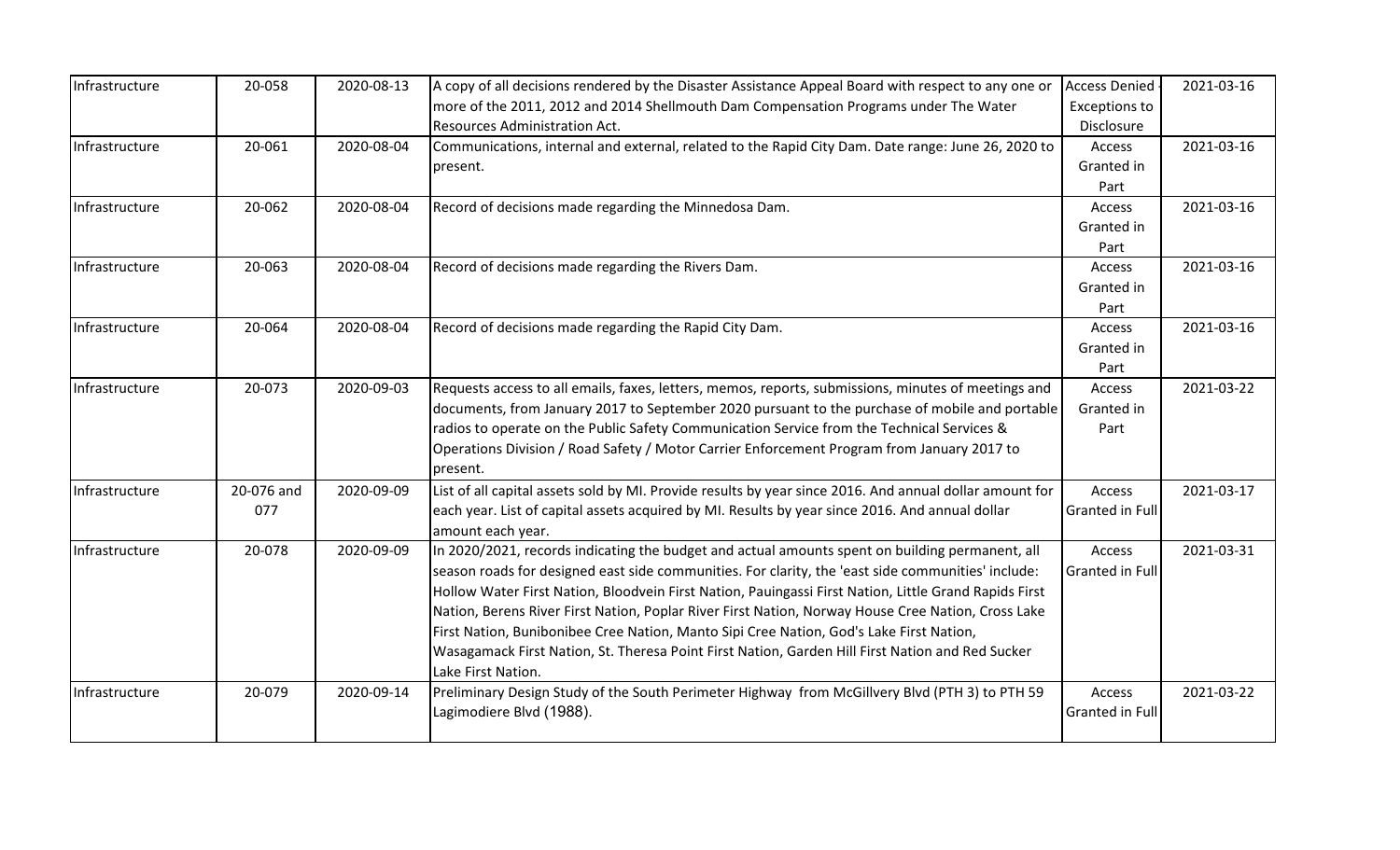| Infrastructure | 20-080        | 2020-09-14 | Flood Murray International Road safety Audit.                                                            | Access                 | 2021-03-22 |
|----------------|---------------|------------|----------------------------------------------------------------------------------------------------------|------------------------|------------|
|                |               |            |                                                                                                          | <b>Granted in Full</b> |            |
| Infrastructure | 20-081        | 2020-09-14 | Industrial Technological Centre (ITC) findings on noise analysis and mitigation between Portage          | Access                 | 2021-03-22 |
|                |               |            | Avenue (PTH 1W) and Fermor (PTH 1E).                                                                     | <b>Granted in Full</b> |            |
| Infrastructure | 20-082        | 2020-09-14 | Traffic volumes from 1988 to 2020 influencing South Perimeter design (on PTH 100 between PTH             | Access                 | 2021-03-22 |
|                |               |            | 1W and PTH 1E)                                                                                           | Granted in Full        |            |
| Infrastructure | 20-085        | 2020-09-24 | Evidence to support the contention that contractor's fees on the Lake St Martin, Lake Manitoba           | <b>Access Denied</b>   | 2021-02-02 |
|                |               |            | channel "will rise by 10 per cent every six months, starting in November."                               | No Records             |            |
| Infrastructure | 20-092        | 2020-10-22 | Vehicle mileage reports for government of Manitoba vehicle unit [number removed].                        | Access                 | 2021-03-16 |
|                |               |            |                                                                                                          | Granted in             |            |
|                |               |            |                                                                                                          | Part                   |            |
| Infrastructure | 20-098        | 2020-11-05 | Provide all briefing and advisory material prepared by the Emergency Measures Organization in            | Access                 | 2021-03-22 |
|                |               |            | 2020.                                                                                                    | Granted in             |            |
|                |               |            |                                                                                                          | Part                   |            |
| Infrastructure | 20-099        | 2020-11-05 | Provide all materials under the EMO related to planning for the second wave of COVID-19.                 | <b>Access Denied</b>   | 2021-03-29 |
|                |               |            |                                                                                                          | No Records             |            |
| Infrastructure | 20-100        | 2020-10-22 | Vehicle mileage reports for government of Manitoba vehicle unit [number removed].                        | Access                 | 2021-03-16 |
|                |               |            |                                                                                                          | Granted in             |            |
|                |               |            |                                                                                                          | Part                   |            |
| Infrastructure | 20-101 to 103 | 2020-11-09 | The opening and closing dates of Manitoba's winter roads broken down by road and by season -             | Access                 | 2021-03-16 |
|                |               |            | 2005 to 2020.                                                                                            | Granted in Full        |            |
| Infrastructure | 20-108        | 2020-12-18 | All BNs and ANs regarding EMO Covid-19 response since March 2020.                                        | <b>Access Denied</b>   | 2021-03-29 |
|                |               |            |                                                                                                          | <b>Exceptions to</b>   |            |
|                |               |            |                                                                                                          | Disclosure             |            |
| Infrastructure | 20-109        | 2020-12-22 | A list of all of commercial motor carriers that currently hold a Safety Fitness Certificate (SFC) and/or | Access                 | 2021-03-26 |
|                |               |            | a NSC number in Manitoba, with the following data points: Carrier Name; CVSE Number; Address;            | Granted in             |            |
|                |               |            | Fleet Size; Number of Drivers; Safety Rating; phone and email contact information for each carrier;      | Part                   |            |
|                |               |            | Date range - November 30 to November 30, 2020.                                                           |                        |            |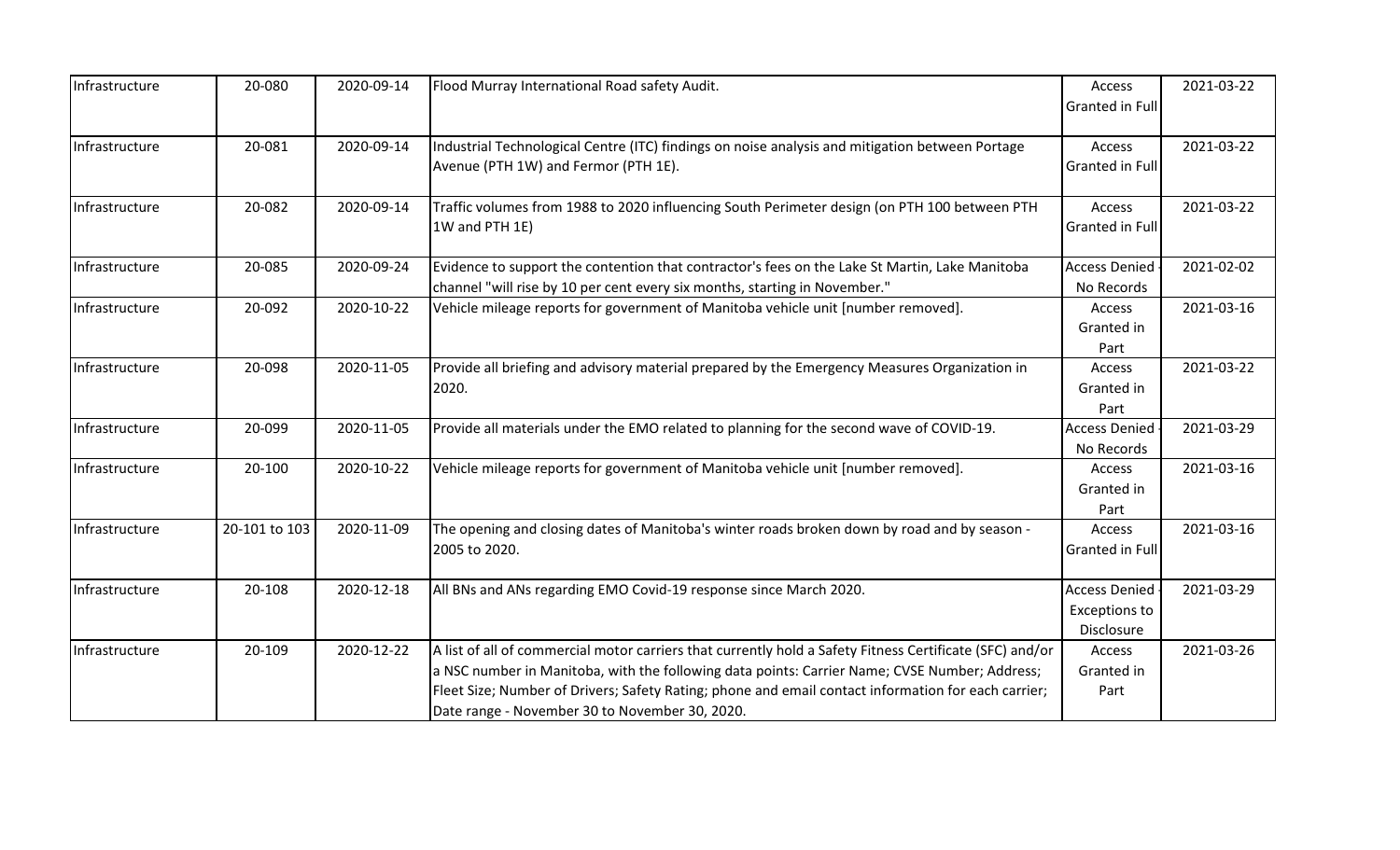| Infrastructure | 20-111 to 114 | 2020-12-31 | Manitoba's RFP 15q050220RPE was issued on 2020 02 07. It asked for a third party review of<br>Winnipeg's photo enforcement program. Please provide all communication on this matter received<br>by MB from city staff, including WPS. Manitoba's RFP 15q050220RPE was issued on 2A20 02 07. It<br>asked for a third party review of Winnipeg's photo enforcement program. Please provide all<br>communication on this matter received by MB from Manitoba Public insurance and its staff. | Access<br>Granted in<br>Part | 2021-04-01 |
|----------------|---------------|------------|-------------------------------------------------------------------------------------------------------------------------------------------------------------------------------------------------------------------------------------------------------------------------------------------------------------------------------------------------------------------------------------------------------------------------------------------------------------------------------------------|------------------------------|------------|
| Infrastructure | 21-001        | 2021-01-14 | Copy of the contract with Environmental Remediation Corporation for amphibexes.                                                                                                                                                                                                                                                                                                                                                                                                           | Access<br>Granted in<br>Part | 2021-03-22 |
| Infrastructure | 21-002        | 2021-01-28 | From the committee of supply book for 2020/2021 estimates, copy of note "Tab 2 - Program<br>Questions & Answers".                                                                                                                                                                                                                                                                                                                                                                         | Access<br>Granted in<br>Part | 2021-03-17 |
| Infrastructure | 21-003        | 2021-01-28 | From the committee of supply book for 2020/2021 estimates, copy of note "Tab 5 - Financial<br>Estimates".                                                                                                                                                                                                                                                                                                                                                                                 | Access<br>Granted in<br>Part | 2021-03-17 |
| Infrastructure | 21-004        | 2021-01-28 | From the committee of supply book for 2020/2021 estimates, copy of note "Tab 4 - Salary, FTE<br>Breakdown".                                                                                                                                                                                                                                                                                                                                                                               | Access<br>Granted in<br>Part | 2021-03-17 |
| Infrastructure | 21-005        | 2021-01-28 | From the committee of supply book for 2020/2021 estimates, copy of note "Tab 6 - Minutes".                                                                                                                                                                                                                                                                                                                                                                                                | Access<br>Granted in<br>Part | 2021-03-17 |
| Infrastructure | 21-006        | 2021-01-28 | From the committee of supply book for 2020/2021 estimates, copy of notes contained in "Tab 7 –<br>Sub-appropriations".                                                                                                                                                                                                                                                                                                                                                                    | Access<br>Granted in<br>Part | 2021-03-17 |
| Infrastructure | 21-007        | 2021-01-28 | From the committee of supply book for 2020/2021 estimates, copy of note "Tab 8 - Capital<br>Investment".                                                                                                                                                                                                                                                                                                                                                                                  | Access<br>Granted in<br>Part | 2021-03-17 |
| Infrastructure | 21-008        | 2021-01-28 | From the committee of supply book for 2020/2021 estimates, copy of notes contained in "Tab 9 -<br>Top Five Issues".                                                                                                                                                                                                                                                                                                                                                                       | Access<br>Granted in<br>Part | 2021-03-17 |
| Infrastructure | 21-009        | 2021-01-28 | From the committee of supply book for 2020/2021 estimates, copy of note "Tab 11 - 100 Day<br>Action Plan".                                                                                                                                                                                                                                                                                                                                                                                | Access<br>Granted in<br>Part | 2021-03-17 |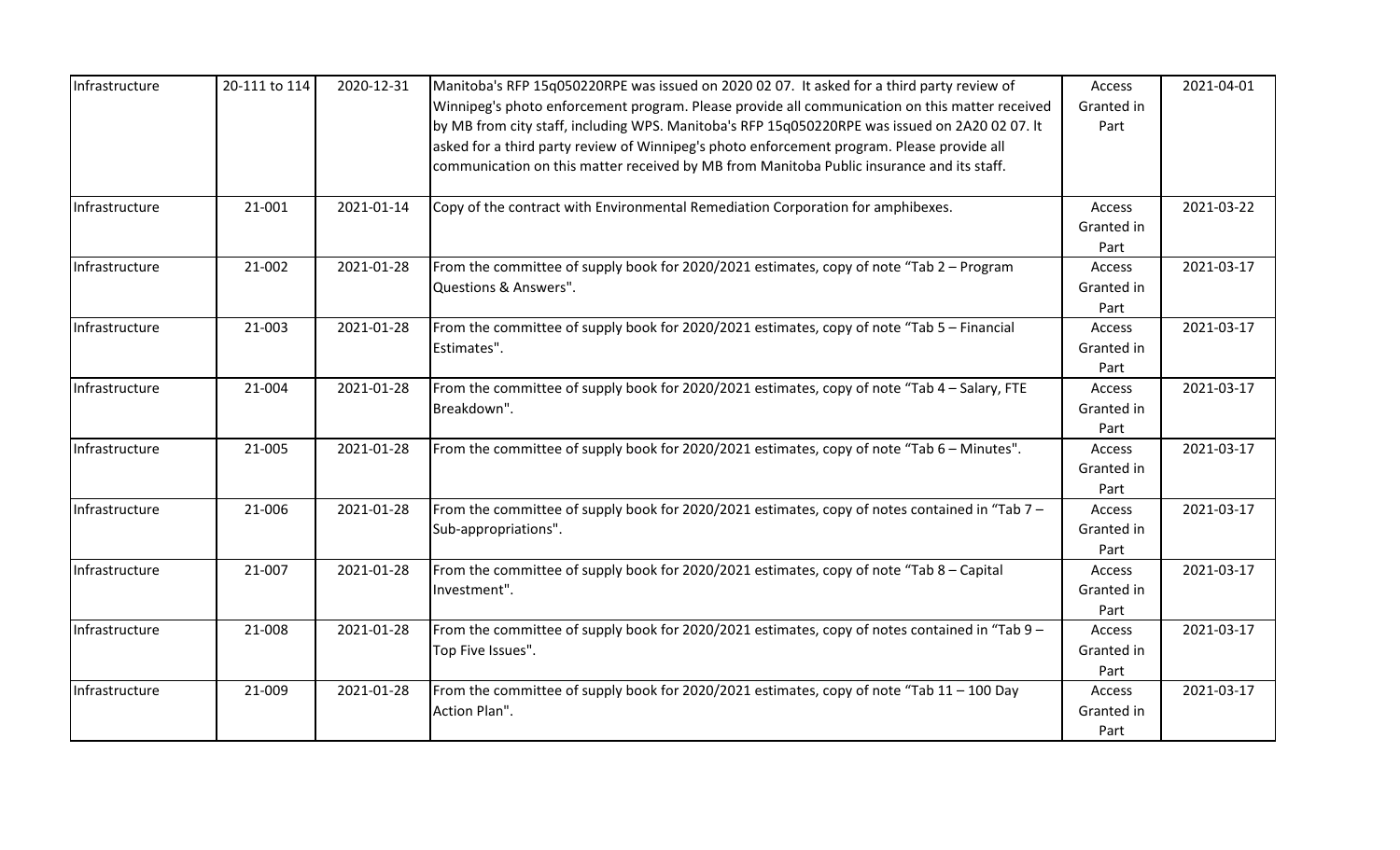| Infrastructure | 21-023   | 2021-03-10 | Table of contents for the Spring 2021 Housebook.                                                                                    | <b>Access Denied</b>   | 2021-04-14 |
|----------------|----------|------------|-------------------------------------------------------------------------------------------------------------------------------------|------------------------|------------|
|                |          |            |                                                                                                                                     | No Records             |            |
| Justice        | 2021-097 | 2021-02-03 | Suicide deaths in Manitoba (including ages). From 2015 to 2020 (inclusive).                                                         | Access                 | 2021-03-05 |
|                |          |            |                                                                                                                                     | <b>Granted in Full</b> |            |
| Justice        | 2021-098 | 2021-02-03 | Overdose deaths in Manitoba (including ages). From 2015 to 2020 (inclusive).                                                        | Access                 | 2021-03-05 |
|                |          |            |                                                                                                                                     | Granted in Full        |            |
|                |          |            |                                                                                                                                     |                        |            |
| Justice        | 2021-105 | 2021-02-10 | Briefing and advisory notes for Public Interest Law Centre since November 1, 2020.                                                  | Access                 | 2021-03-12 |
|                |          |            |                                                                                                                                     | Granted in             |            |
|                |          |            |                                                                                                                                     | Part                   |            |
| Justice        | 2021-113 | 2021-02-17 | Briefing and advisory notes regarding direct lock-up at correctional facilities in Winnipeg and                                     | Access                 | 2021-03-19 |
|                |          |            | Brandon since June 2020.                                                                                                            | Granted in             |            |
|                |          |            |                                                                                                                                     | Part                   |            |
| Justice        | 2021-122 | 2021-03-02 | All briefing and advisory notes from Thompson Sobering Centre since January 1, 2020.                                                | <b>Access Denied</b>   | 2021-04-01 |
|                |          |            |                                                                                                                                     | No Records             |            |
| Justice        | 2021-123 | 2021-03-02 | Communication with Cross Lake regarding the recent vendor dispute.                                                                  | <b>Access Denied</b>   | 2021-04-01 |
|                |          |            |                                                                                                                                     | No Records             |            |
| Justice        | 2021-124 | 2021-03-09 | Table of contents for the Spring 2021 Housebook.                                                                                    | Access                 | 2021-04-08 |
|                |          |            |                                                                                                                                     | Granted in             |            |
|                |          |            |                                                                                                                                     | Part                   |            |
| Justice        | 2021-125 | 2021-03-17 | All correspondence between Public Safety Canada and the province's Department of Public Safety                                      | <b>Access Denied</b>   | 2021-04-14 |
|                |          |            | regarding domestic extremism, domestic terrorism, and the role that social media plays in                                           | No Records             |            |
|                |          |            | radicalization. Also, the minutes of any meetings held between the provincial department, Public                                    |                        |            |
|                |          |            | Safety Canada, the RCMP or counterparts in other provinces regarding online radicalization.                                         |                        |            |
| Justice        | 2021-128 | 2021-03-17 | Timeframe: Jan 1, 2017 to Present.<br>Total amounts of contraband items seized from inmates at the Brandon Correctional Centre from | Access                 | 2021-04-16 |
|                |          |            | Jan. 1, 2019 until Mar. 16, 2021. In the list, please provide the total number of times drugs were                                  | <b>Granted in Full</b> |            |
|                |          |            | seized, the total number of times weapons were seized and the total number of times mobile                                          |                        |            |
|                |          |            | phones were seized from inmates and the total number of times other contraband items were                                           |                        |            |
|                |          |            | seized at the jail. Please provide the information in machine readable format and exclude any                                       |                        |            |
|                |          |            | personally identifying information.                                                                                                 |                        |            |
|                |          |            |                                                                                                                                     |                        |            |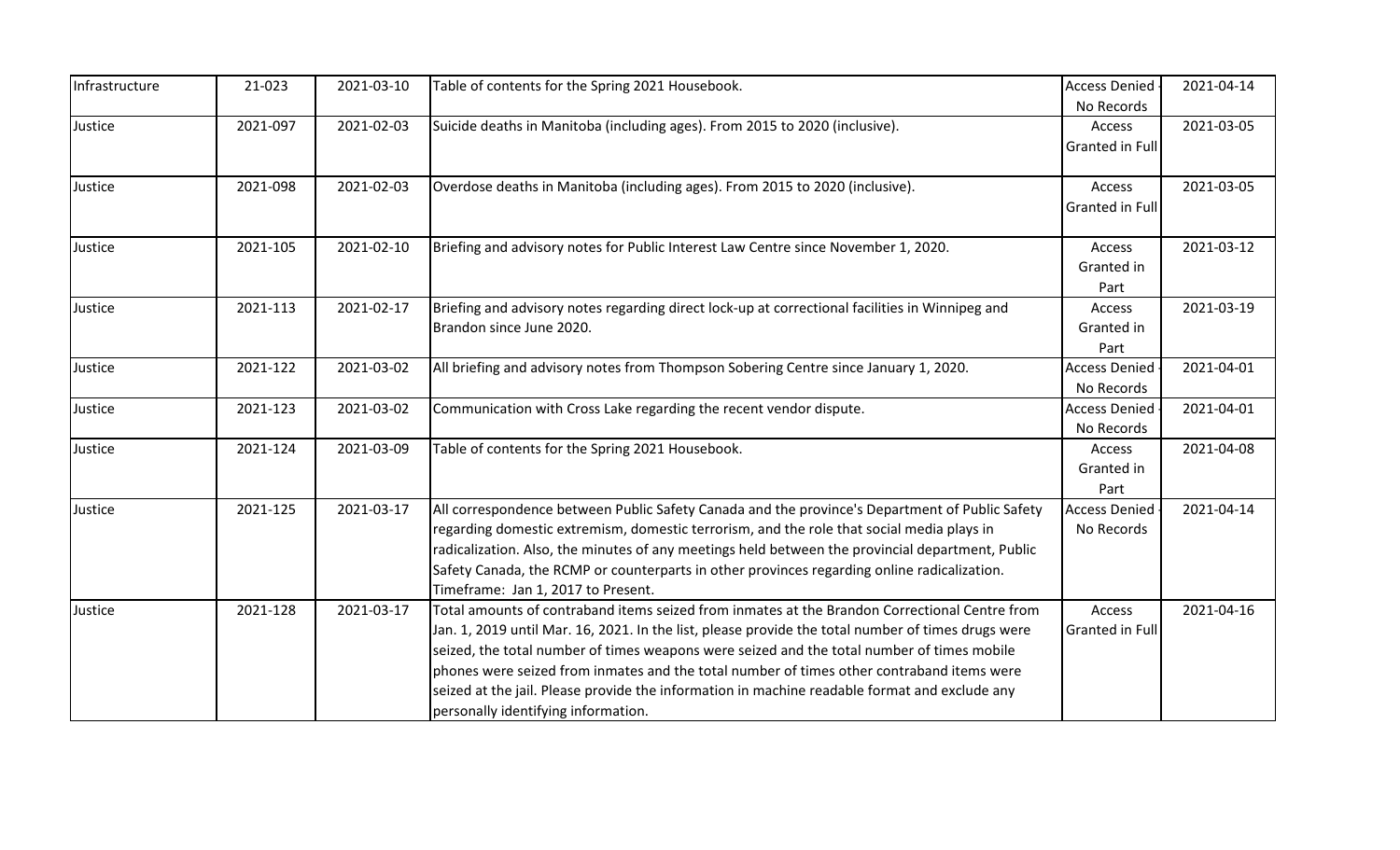| Justice                    | 2021-131   | 2021-03-26 | A full breakdown of current prison populations in Manitoba, broken out by site.                    | Access                 | 2021-04-26 |
|----------------------------|------------|------------|----------------------------------------------------------------------------------------------------|------------------------|------------|
|                            |            |            |                                                                                                    | <b>Granted in Full</b> |            |
|                            |            |            |                                                                                                    |                        |            |
| Justice                    | 2021-133   | 2021-03-29 | Briefing and advisory notes regarding the carbon pricing case at the Supreme Court and the current | <b>Access Denied</b>   | 2021-04-28 |
|                            |            |            | case.                                                                                              | <b>Exceptions to</b>   |            |
|                            |            |            |                                                                                                    | Disclosure             |            |
| Justice                    | 2021-135   | 2021-04-07 | All records from March 1, 2020 until March 31, 2021 on Quarantine Act tickets, fines and charges   | <b>Access Denied</b>   | 2021-04-30 |
|                            |            |            | laid in Manitoba. I am seeking to learn which agency issued each sanction, what date, and the      | No Records             |            |
|                            |            |            | circumstances around each.                                                                         |                        |            |
| <b>Municipal Relations</b> | MR 2020-88 | 2020-11-04 | All information from the investigation into the fire and any injuries and deaths for the fire at   | Access                 | 2021-04-30 |
|                            |            |            | [location removed], Winnipeg, MB.                                                                  | Granted in             |            |
|                            |            |            |                                                                                                    | Part                   |            |
| <b>Municipal Relations</b> | MR 2020-93 | 2020-12-14 | Please provide all advisory and briefing material prepared for anyone in the Minister or Deputy    | Access                 | 2021-04-26 |
|                            |            |            | Minister's (including the Minister and DM) office regarding the North End Sewage Treatment Plant   | Granted in             |            |
|                            |            |            | Upgrade, from 2020.                                                                                | Part                   |            |
| <b>Municipal Relations</b> | MR 2020-94 | 2020-12-14 | Please provide all correspondence (letters, emails, etc) between anyone in the offices of the      | Access                 | 2021-04-26 |
|                            |            |            | Minister/DM and the City of Winnipeg Administration on the North End Treatment Plan Upgrade,       | Granted in             |            |
|                            |            |            | from 2020.                                                                                         | Part                   |            |
| <b>Municipal Relations</b> | MR 2021-07 | 2021-02-08 | Briefing and advisory notes regarding Bill 37, including any correspondence to/from the Minster.   | Access                 | 2021-04-12 |
|                            |            |            |                                                                                                    | Granted in             |            |
|                            |            |            |                                                                                                    | Part                   |            |
| <b>Municipal Relations</b> | MR 2021-09 | 2021-02-10 | All correspondence with the Federal Government in regards to the North End Sewage Treatment        | Access                 | 2021-04-26 |
|                            |            |            | Plant since January 1, 2020.                                                                       | Granted in             |            |
|                            |            |            |                                                                                                    | Part                   |            |
| <b>Municipal Relations</b> | MR 2021-10 | 2021-02-10 | Briefing and advisory notes regarding the North Sewage Treatment End Plant since January 1, 2020.  | Access                 | 2021-04-26 |
|                            |            |            |                                                                                                    | Granted in             |            |
|                            |            |            |                                                                                                    | Part                   |            |
| <b>Municipal Relations</b> | MR 2021-15 | 2021-03-09 | Table of contents for the Spring 2021 Housebook.                                                   | <b>Access Denied</b>   | 2021-04-07 |
|                            |            |            |                                                                                                    | Records                |            |
|                            |            |            |                                                                                                    | Available in 90        |            |
|                            |            |            |                                                                                                    | days                   |            |
| <b>Municipal Relations</b> | MR 2021-16 | 2021-03-11 | Fire Report from [date and location removed].                                                      | Access                 | 2021-04-12 |
|                            |            |            |                                                                                                    | Granted in             |            |
|                            |            |            |                                                                                                    | Part                   |            |